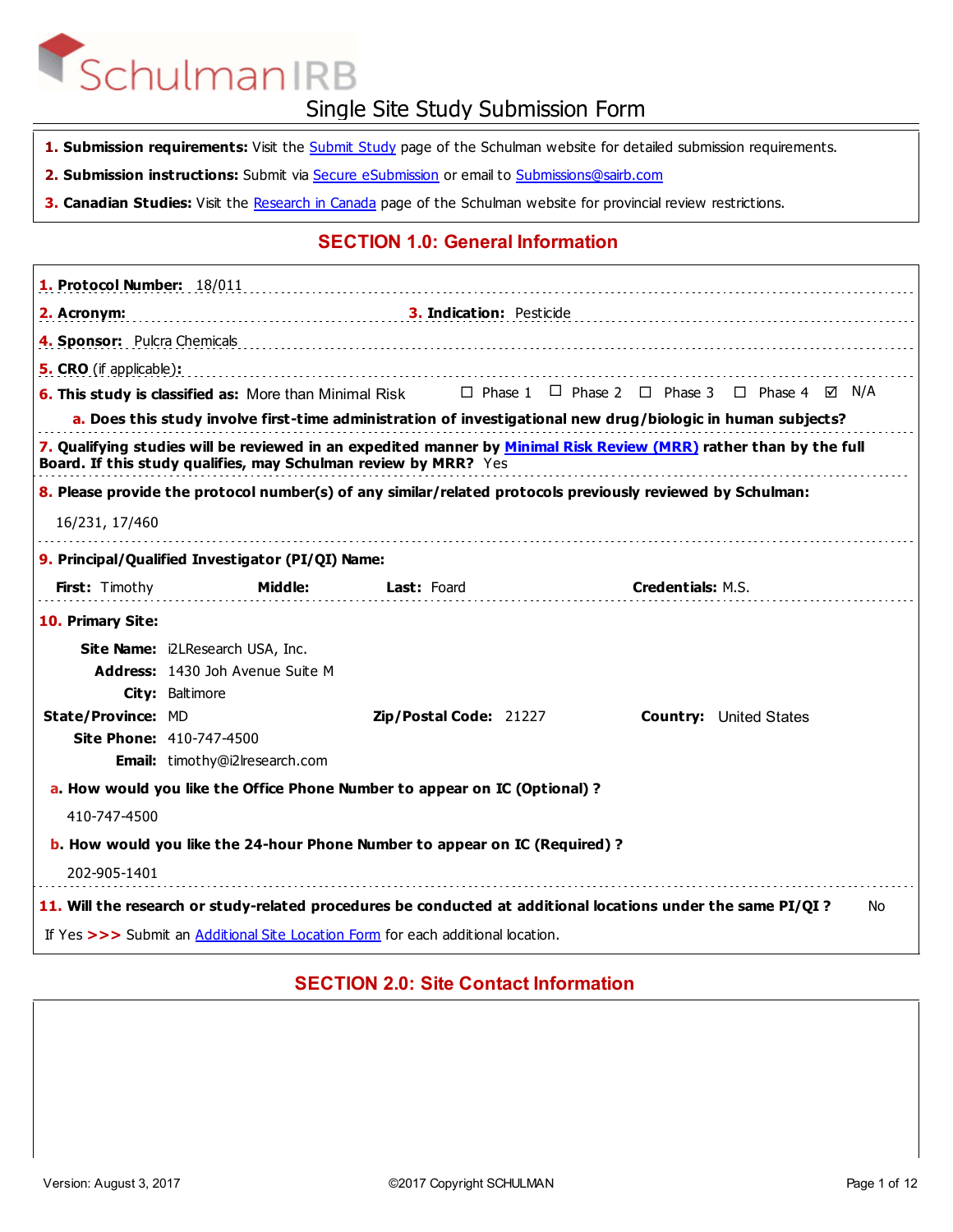| 1. Primary Site Contact:                       |                                                                                                                          |                                                  |       |             |                 |  |  |
|------------------------------------------------|--------------------------------------------------------------------------------------------------------------------------|--------------------------------------------------|-------|-------------|-----------------|--|--|
|                                                | <b>Name:</b> Jennifer Hostetler                                                                                          |                                                  |       |             |                 |  |  |
|                                                |                                                                                                                          | Title: Study Director, QAU, and Technical Writer |       |             |                 |  |  |
|                                                | <b>Company: i2LResearch USA, Inc.</b>                                                                                    |                                                  |       |             |                 |  |  |
|                                                | <b>Address: 1430 Joh Avenue Suite M</b>                                                                                  |                                                  |       |             | City: Baltimore |  |  |
| <b>State/Province: MD</b>                      |                                                                                                                          | Zip/Postal Code:                                 | 21227 | Country: US |                 |  |  |
|                                                | <b>Phone: 4107474500</b>                                                                                                 |                                                  |       |             |                 |  |  |
|                                                | <b>Email:</b> jen@i2lresearch.com                                                                                        |                                                  |       |             |                 |  |  |
| Name:<br>Title:<br>Company:<br><b>Address:</b> | 2. Secondary Site Contact (optional):                                                                                    |                                                  |       |             | City:           |  |  |
| <b>State/Province:</b>                         |                                                                                                                          | Zip/Postal Code:                                 |       | Country:    |                 |  |  |
| <b>Phone:</b>                                  |                                                                                                                          |                                                  |       |             |                 |  |  |
| <b>Email:</b>                                  |                                                                                                                          |                                                  |       |             |                 |  |  |
|                                                | <b>NOTE:</b> Site contacts receive Schulman SiteAccess in order to download IRB documents and review status information. |                                                  |       |             |                 |  |  |

## **SECTION 3.0: Study Contact & Billing Information**

| 1. Sponsor Contact:       |                                                                                                                                  |                        |             |                  |
|---------------------------|----------------------------------------------------------------------------------------------------------------------------------|------------------------|-------------|------------------|
|                           | <b>Name:</b> Luther Dasher                                                                                                       |                        |             |                  |
|                           | Title: Sponsor Representative                                                                                                    |                        |             |                  |
|                           | <b>Company: Pulcra Chemicals</b>                                                                                                 |                        |             |                  |
|                           | Address: 474 Bryant Blvd.                                                                                                        |                        | City:       | Rock Hill        |
| <b>State/Province: SC</b> |                                                                                                                                  | Zip/Postal Code: 29732 | Country: US |                  |
|                           | <b>Phone: 803-325-8533</b>                                                                                                       |                        |             |                  |
|                           | Email: Idasher@pulcrachem.com                                                                                                    |                        |             |                  |
|                           |                                                                                                                                  |                        |             |                  |
| 2. CRO Contact            |                                                                                                                                  |                        |             |                  |
| Name:                     | Kristine Styer                                                                                                                   |                        |             |                  |
|                           | Title: Executive Director                                                                                                        |                        |             |                  |
|                           | <b>Company:</b> i2LResearch USA, Inc.                                                                                            |                        |             |                  |
|                           | Address: 1430 Joh Avenue Suite M                                                                                                 |                        | City:       | <b>Baltimore</b> |
| <b>State/Province:</b>    | MD                                                                                                                               | Zip/Postal Code: 21227 | Country:    | US.              |
|                           | <b>Phone: 4107474500</b>                                                                                                         |                        |             |                  |
| <b>Email:</b>             | Kristine@i2lresearch.com                                                                                                         |                        |             |                  |
|                           | NOTE: Study contacts receive Schulman SiteAccess or WebPortal™3D access to review status information and download IRB documents. |                        |             |                  |
|                           |                                                                                                                                  |                        |             |                  |
|                           |                                                                                                                                  |                        |             |                  |
|                           |                                                                                                                                  |                        |             |                  |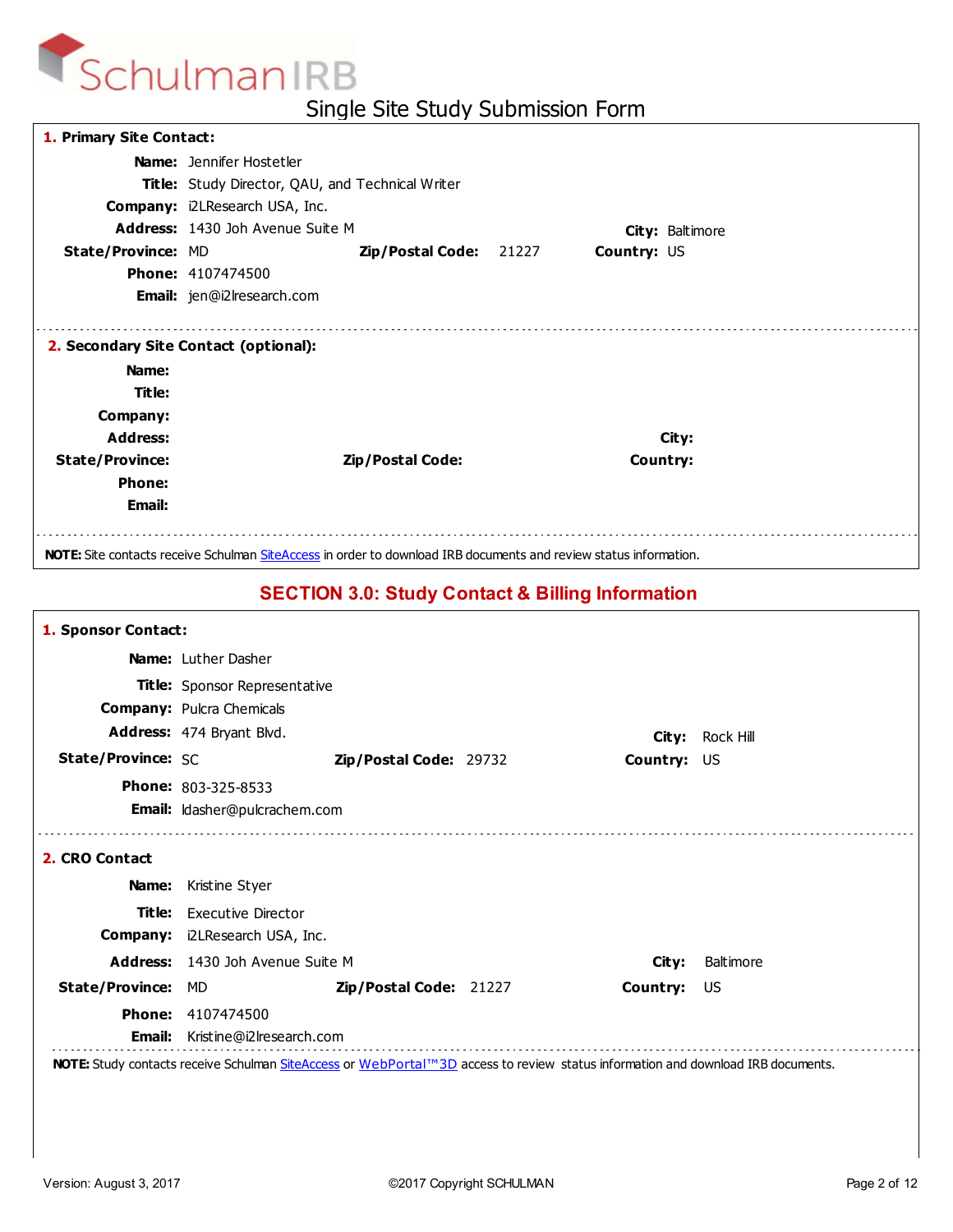

| Single Site Study Submission Form                                                                                                                                                                                                                                                                 |  |  |  |  |  |  |
|---------------------------------------------------------------------------------------------------------------------------------------------------------------------------------------------------------------------------------------------------------------------------------------------------|--|--|--|--|--|--|
| 3. * Party responsible for Schulman service fees:                                                                                                                                                                                                                                                 |  |  |  |  |  |  |
| Name: Cheryl Tinelli                                                                                                                                                                                                                                                                              |  |  |  |  |  |  |
| Title: Bookkeeper                                                                                                                                                                                                                                                                                 |  |  |  |  |  |  |
| Company: i2LResearch USA, Inc.                                                                                                                                                                                                                                                                    |  |  |  |  |  |  |
| Address: 1430 Joh Avenue Suite M<br><b>Baltimore</b><br>City:                                                                                                                                                                                                                                     |  |  |  |  |  |  |
| State/Province: MD<br>Country:<br><b>Zip/Postal Code: 21227</b><br>US<br><b>Phone: 4107474500</b>                                                                                                                                                                                                 |  |  |  |  |  |  |
| Email: Cheryl@i2Iresearch.com                                                                                                                                                                                                                                                                     |  |  |  |  |  |  |
| 4. Please send invoices via:<br>Purchase Order Number ( if applicable): 18/011<br>⊠ Email<br>OR $\Box$ Hard Copy                                                                                                                                                                                  |  |  |  |  |  |  |
| *If there are additional contacts for US studies or separate contacts for Canadian studies, attach the additional contact information.                                                                                                                                                            |  |  |  |  |  |  |
| <b>SECTION 4.0: Study Information</b>                                                                                                                                                                                                                                                             |  |  |  |  |  |  |
| 1. What is the source of funding for this study? Check all that apply:                                                                                                                                                                                                                            |  |  |  |  |  |  |
| $\Box$ Pharmaceutical or Medical Device Company                                                                                                                                                                                                                                                   |  |  |  |  |  |  |
| $\Box$ Not-for-Profit Sponsor                                                                                                                                                                                                                                                                     |  |  |  |  |  |  |
| $\Box$ US Government >>> Please Complete a. through b.:                                                                                                                                                                                                                                           |  |  |  |  |  |  |
| ☑ Other: Pesticide-treated fabric formulator                                                                                                                                                                                                                                                      |  |  |  |  |  |  |
| a. Please specify the funding agency:                                                                                                                                                                                                                                                             |  |  |  |  |  |  |
| b. Has the IRB reviewed the grant application for the version of the protocol being submitted?                                                                                                                                                                                                    |  |  |  |  |  |  |
| If No >>> Submit the grant for review by Schulman IRB.                                                                                                                                                                                                                                            |  |  |  |  |  |  |
| 2. Does this study involve an investigational new drug or biologic OR the investigational use of a marketed drug or<br>biologic? No                                                                                                                                                               |  |  |  |  |  |  |
| If Yes $>>$ Please complete a. through c. for US studies or d. and e. for Canadian studies:                                                                                                                                                                                                       |  |  |  |  |  |  |
| US study: a. What is the IND number?                                                                                                                                                                                                                                                              |  |  |  |  |  |  |
| b. If this is a Phase 1 or 2 study, please provide the date of the IND submission to the FDA:                                                                                                                                                                                                     |  |  |  |  |  |  |
| ** IND has NOT been submitted to the FDA: $\Box$                                                                                                                                                                                                                                                  |  |  |  |  |  |  |
| By checking here, the sponsor/CRO/site agrees to comply with FDA guidelines and control release of the study<br>□<br>drug so it is not available to study sites until day 31 after the IND submission or release by the FDA and any<br>questions from the FDA have been answered (if applicable). |  |  |  |  |  |  |
| Note: sponsors have responsibilities to submit to the FDA protocols that will be conducted under an existing IND as<br>noted in 21 CFR 312.30.                                                                                                                                                    |  |  |  |  |  |  |
| c. Does this study include an off-label use of an FDA approved drug?                                                                                                                                                                                                                              |  |  |  |  |  |  |
| If yes, indicate whether the off-label is subject to the IND regulations or whether it is exempt from the IND regulations<br>because such use satisfies all criteria of 21 CFR 312.2. Please provide copies of all relevant FDA documentation.                                                    |  |  |  |  |  |  |
|                                                                                                                                                                                                                                                                                                   |  |  |  |  |  |  |

| anagian study: d. What is the CTA Control Number? |  |  |  |  |
|---------------------------------------------------|--|--|--|--|
|                                                   |  |  |  |  |

**e. If this is a Phase 1, 2, or 3 study, please provide:**

□ A copy of the No Object Letter (NOL) OR The date of submission to Health Canada:

**NOTE:** Schulman will review Canadian studies at any time, however final approval cannot be granted until the NOL letter is provided.

**3. Is this study under the jurisdiction of the U.S. Environmental Protection Agency (EPA)?** Yes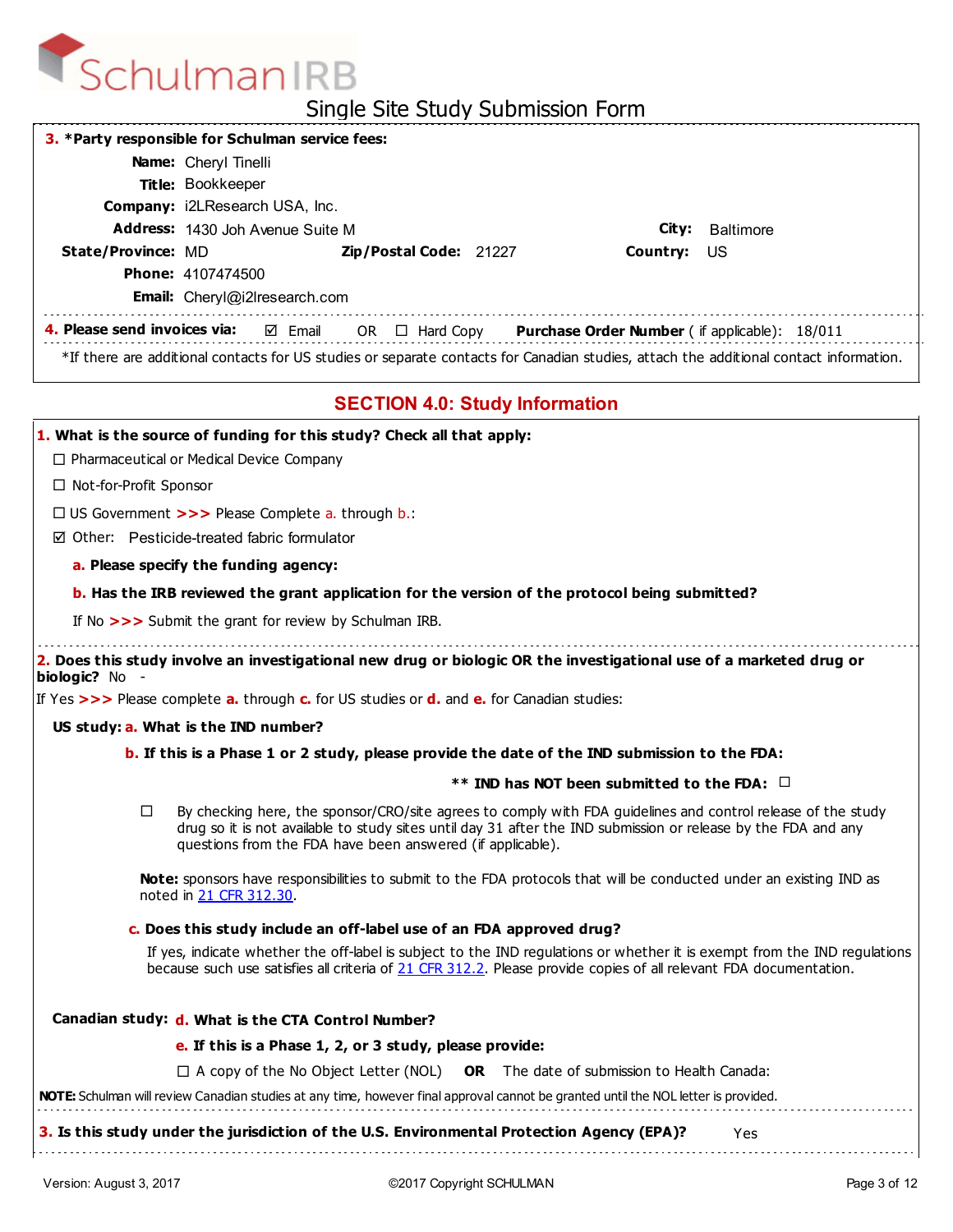| 4. Does this study involve the use of an investigational device?<br><b>No</b>                                                                                                                                                                                    |     |
|------------------------------------------------------------------------------------------------------------------------------------------------------------------------------------------------------------------------------------------------------------------|-----|
| If Yes, complete a. through c.                                                                                                                                                                                                                                   |     |
| a. Does the study involve an investigational in vitro diagnostic device (IVD)?                                                                                                                                                                                   |     |
| <b>b.</b> Select one of the following and attach the applicable documentation:                                                                                                                                                                                   |     |
| O FDA letter granting an Investigational Device Exemption (IDE) for the proposed use;                                                                                                                                                                            |     |
| O Letter from the Sponsor stating that the test article is a non-significant risk device; or                                                                                                                                                                     |     |
| O *Letter explaining why the investigation is exempt from the IDE requirements under 21 CFR 812.2 (c).                                                                                                                                                           |     |
| O Letter stating that the IVD is a Laboratory Developed Test (LDT) meaning that it is designed, manufactured, and used within<br>a single laboratory. (FDA has exercised enforcement discretion with respect to LDTs.)                                           |     |
| * This letter must be provided for your study to qualify for expedited review (MRR).                                                                                                                                                                             |     |
| c. Will subject-specific results from the test be reported from the laboratory, and will or could the results be used<br>for the diagnosis, prevention or treatment of any disease or impairment of, or the assessment of the health of,<br>individual subjects? |     |
| If Yes >>> Does the laboratory have a CLIA certification that covers the tes                                                                                                                                                                                     |     |
| **Does this study involve a Study Product other than a drug, biologic, or device?<br>Yes.                                                                                                                                                                        |     |
| Pesticide-treated fabric                                                                                                                                                                                                                                         |     |
| 5. Does this study involve the dispensing of a controlled substance which comes under the jurisdiction of<br>federal/state/provincial laws regulating its manufacture, sale, distribution, use, and disposal? No                                                 |     |
| If Yes $>>$ Please complete <b>a.</b> through <b>c.</b> for US studies or <b>d.</b> and <b>e.</b> for Canadian studies:                                                                                                                                          |     |
| US study: a. What is the generic name of the controlled substance?                                                                                                                                                                                               |     |
| <b>b.</b> The controlled substance is Class:                                                                                                                                                                                                                     |     |
| c. Attached is a copy of the DEA registration or controlled substance license for each investigator prescribing and/or<br>dispensing the controlled substance.                                                                                                   |     |
| Canadian study: d. What is the generic name of the controlled substance?                                                                                                                                                                                         |     |
| e. Attached are copies of the Letter of Exemption under the Controlled Drugs and Substances Act and Regulations<br>and Letter of Authorization permitting the controlled substance to be shipped to the QI.                                                      |     |
| <b>6. Does this study involve the use of a placebo control?</b> No                                                                                                                                                                                               |     |
| If Yes $>>$ Please complete <b>a.</b> through $d$ .:                                                                                                                                                                                                             |     |
| a. Is there standard treatment for the indication(s) being studied?<br>No.                                                                                                                                                                                       |     |
| <b>b.</b> Is the targeted population refractory to standard treatment AND there exists no standard<br>second-line treatment for this targeted population? No                                                                                                     |     |
| c. Is the study testing add-on treatment to standard therapy such that all subjects will receive all treatments that<br>would normally be prescribed? No                                                                                                         |     |
| d. Does the informed consent document (IC) fully inform subjects of the reasons why a placebo-controlled study<br>design is necessary? No                                                                                                                        |     |
| <b>NOTE:</b> Responses must be substantiated by protocol text and, where applicable, informed consent text.                                                                                                                                                      |     |
| 7. Does this study involve infectious disease explicitly required by the protocol or at the Investigator's discretior                                                                                                                                            |     |
| $\Box$ By checking here, the site agrees to comply with local laws and regulations regarding infectious disease.                                                                                                                                                 | No. |
|                                                                                                                                                                                                                                                                  |     |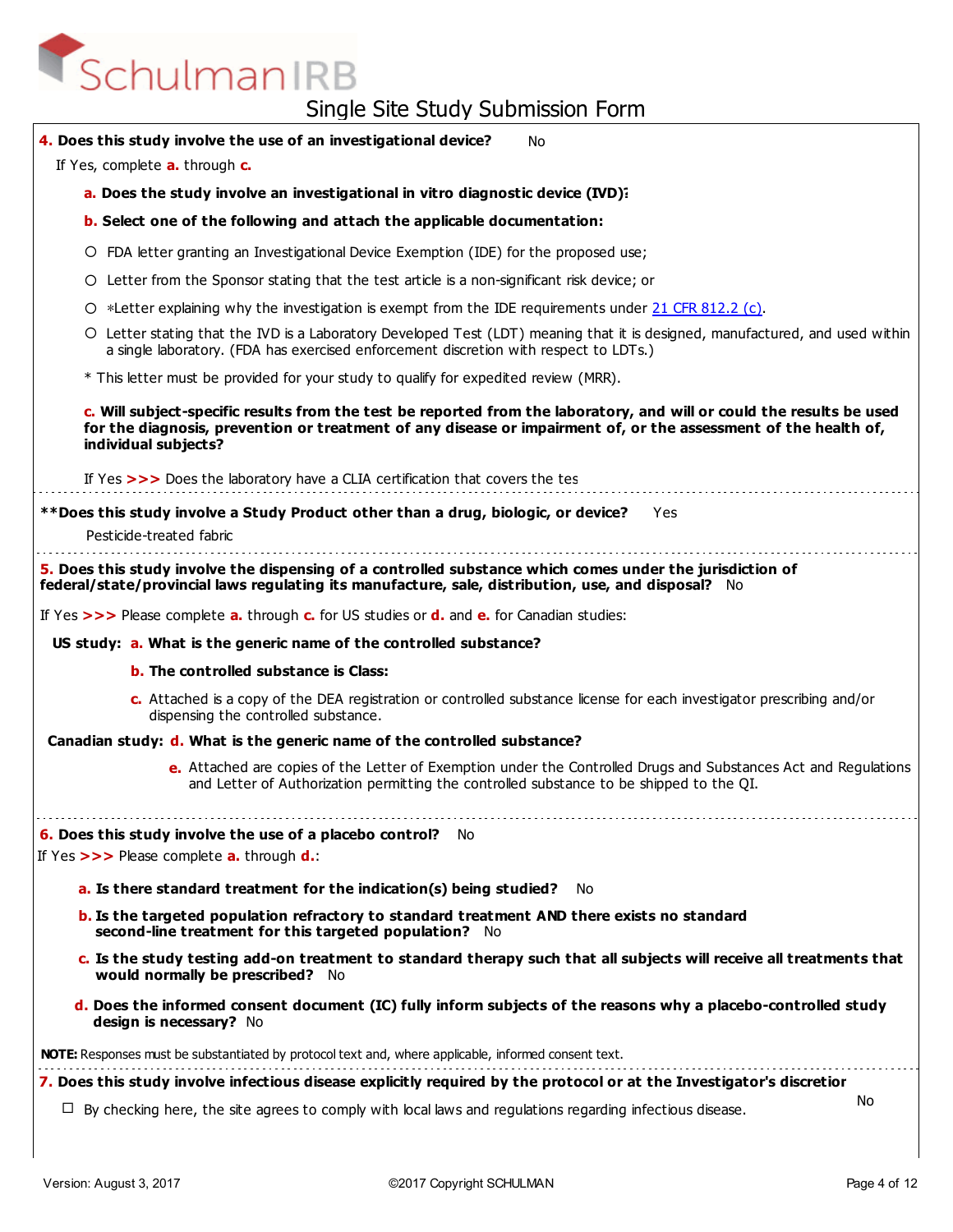|                                                                                                                                                               | ווויוס ו ווסוכפוווווסטר פוסטר סאוכ            |                                                                                                                                                                                                                                         |
|---------------------------------------------------------------------------------------------------------------------------------------------------------------|-----------------------------------------------|-----------------------------------------------------------------------------------------------------------------------------------------------------------------------------------------------------------------------------------------|
| regulations pertaining to infectious disease.                                                                                                                 |                                               | NOTE: Schulman recommends that sites consult with local health officials and/or legal counsel for assistance with local laws and                                                                                                        |
|                                                                                                                                                               |                                               | 8. Does this study involve a sub-study and/or additional research activities that affect a subset of subjects?                                                                                                                          |
| If Yes >>> Refer to the Sub-Study/Additional Research Submission Form at the end of this form.                                                                |                                               | No.                                                                                                                                                                                                                                     |
| 9. Does this study involve a Data Safety Monitoring Board or Committee? No                                                                                    |                                               |                                                                                                                                                                                                                                         |
| If Yes >>> Please complete a. through b.:                                                                                                                     |                                               |                                                                                                                                                                                                                                         |
|                                                                                                                                                               |                                               | a. Attach the data monitoring plan or indicate the protocol section(s) where this information is located:                                                                                                                               |
| ப<br>Data monitoring plan attached                                                                                                                            | <b>OR</b>                                     | $\Box$ This information is located in protocol section(s)                                                                                                                                                                               |
| $\mathbf{b}$ . $\Box$                                                                                                                                         |                                               | By checking here, the site agrees to submit to Schulman routine data and safety monitoring reports within ten<br>(10) days of availability and urgent data and safety monitoring reports within twenty-four (24) hours of availability. |
|                                                                                                                                                               | <b>SECTION 5.0: Research Site Information</b> |                                                                                                                                                                                                                                         |
| 1. Describe the primary site facility:                                                                                                                        |                                               |                                                                                                                                                                                                                                         |
| Dedicated Research Facility<br>⊻                                                                                                                              | $\Box$ Surgery Center                         | >>> Submit a Research Oversight Jurisdiction Form                                                                                                                                                                                       |
| $\Box$ Private Practice                                                                                                                                       | □ Nursing Care Facility                       | >>> Submit a Research Oversight Jurisdiction Form                                                                                                                                                                                       |
| Free-standing Psychiatric Facility<br>ப                                                                                                                       | $\Box$ Hospice                                | >>> Submit a Research Oversight Jurisdiction Form                                                                                                                                                                                       |
| $\Box$ Public Health Clinic                                                                                                                                   |                                               |                                                                                                                                                                                                                                         |
| Hospital or Hospital System Owned or Affiliated<br>ш                                                                                                          |                                               | >>> Submit a Research Oversight Jurisdiction Form                                                                                                                                                                                       |
| If checked, provide the name of the hospital system or parent organization:                                                                                   |                                               |                                                                                                                                                                                                                                         |
| University/Academic Medical Center Owned or Affiliated<br>ப<br>If checked, provide the name of the university/academic medical center or parent organization: |                                               | >>> Submit a Research Oversight Jurisdiction Form                                                                                                                                                                                       |
| $\Box$ Other:                                                                                                                                                 |                                               |                                                                                                                                                                                                                                         |
| $(HRPP)$ ?<br>No                                                                                                                                              |                                               | 2. Is the primary site under the jurisdiction of or affiliated with another IRB/REB or human research protection program                                                                                                                |
| If Yes >>> Please submit a Research Oversight Jurisdiction Form if not previously completed.                                                                  |                                               |                                                                                                                                                                                                                                         |
| Check all that apply:                                                                                                                                         |                                               | 3. In additional to access to 911, what resources are available at the primary site for subjects in need of emergency?                                                                                                                  |
| $\boxtimes$ ACLS certified staff                                                                                                                              |                                               | CPR certified staff<br>☑                                                                                                                                                                                                                |
| $\Box$ Automatic external defibrillator                                                                                                                       |                                               | On-Site paramedics                                                                                                                                                                                                                      |
| $\Box$ Crash cart with emergency medications                                                                                                                  |                                               | None<br>П                                                                                                                                                                                                                               |
|                                                                                                                                                               |                                               |                                                                                                                                                                                                                                         |
| $\Box$ Other (specify):                                                                                                                                       |                                               |                                                                                                                                                                                                                                         |
| 4. How far is the nearest hospital from the primary site?                                                                                                     |                                               |                                                                                                                                                                                                                                         |
| $1.5$ miles<br><b>Or</b> Travel Time:<br>Distance:                                                                                                            |                                               | Site is a hospital or located on hospital campus<br>0r<br>ப                                                                                                                                                                             |
| 5. Has the site or PI/QI previously submitted to another IRB/REB for review of this study? No                                                                 |                                               |                                                                                                                                                                                                                                         |
| If Yes $>>$ Please complete $a$ . and $b$ .                                                                                                                   |                                               |                                                                                                                                                                                                                                         |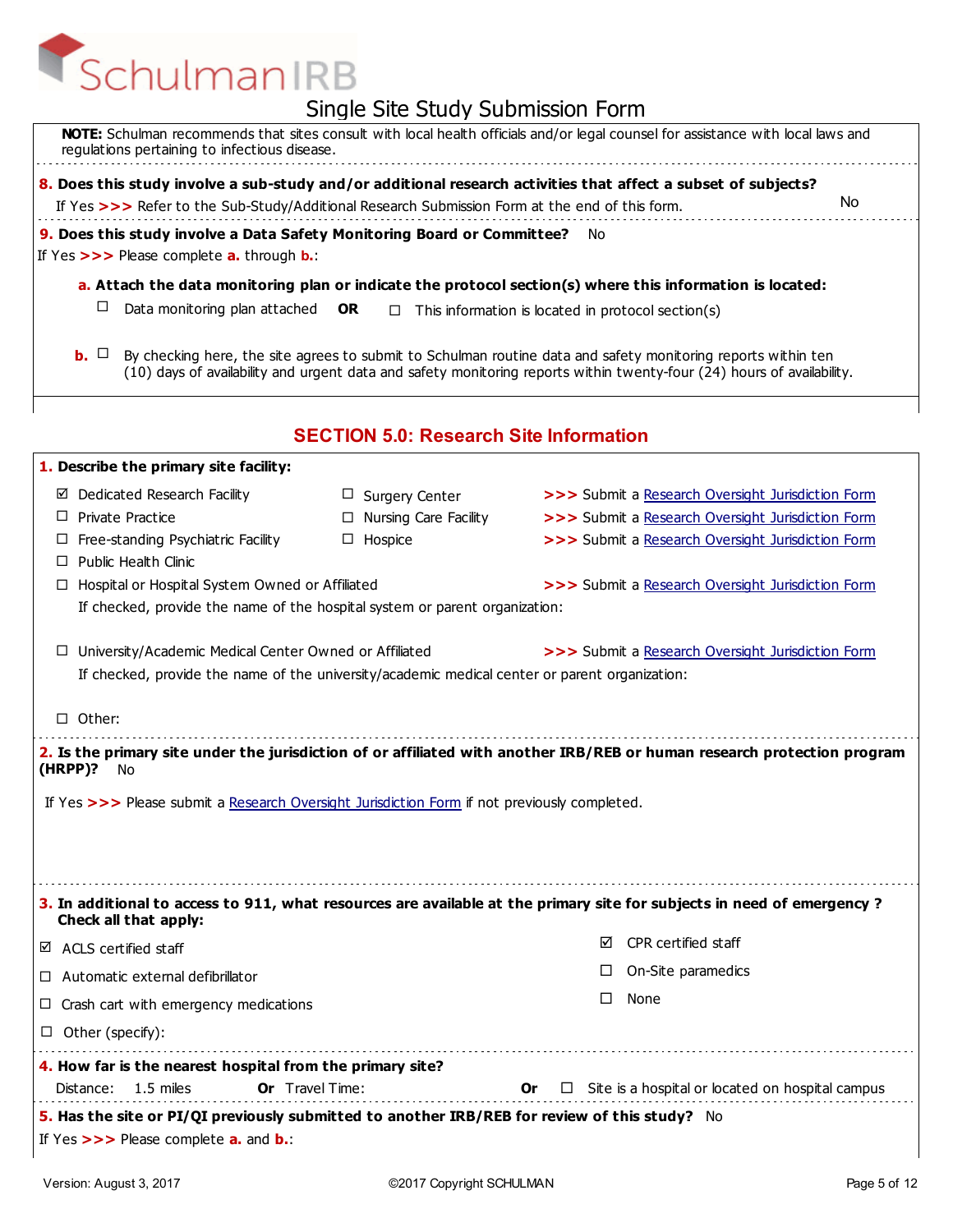| <b>Strict Time Study Suprification</b>                                                                                                                                                                                                                                                                                              |
|-------------------------------------------------------------------------------------------------------------------------------------------------------------------------------------------------------------------------------------------------------------------------------------------------------------------------------------|
| a. Was it disapproved or withdrawn?<br>No                                                                                                                                                                                                                                                                                           |
| If Yes >>> Submit written documentation of the disapproval or withdrawal.                                                                                                                                                                                                                                                           |
| <b>b.</b> Was it approved and closed by another IRB?<br>No                                                                                                                                                                                                                                                                          |
| If Yes >>> Submit written documentation/explanation of closure                                                                                                                                                                                                                                                                      |
| c. Are you requesting transfer of IRB oversight?<br>No                                                                                                                                                                                                                                                                              |
| If Yes >>> Submit a Transfer of IRB Form.                                                                                                                                                                                                                                                                                           |
| 6. Are there any state, provincial or local laws governing research at the site which extend requirements for this study<br>beyond those established by federal regulations and/or Schulman IRB? No                                                                                                                                 |
| If Yes >>> Provide an explanation:                                                                                                                                                                                                                                                                                                  |
| NOTE: If unsure, please contact a healthcare attorney or your local, state or provincial government.                                                                                                                                                                                                                                |
| 7. Are there negative attitudes in the community (e.g. religious, ethical or economic) that affect the conduct of research<br>at the site?<br>No.                                                                                                                                                                                   |
| If Yes >>> Provide an explanation:                                                                                                                                                                                                                                                                                                  |
| 8. Does the site agree to use the following precautions to maintain confidentiality and security of records, as they apply<br>to this study?                                                                                                                                                                                        |
| Paper records are kept in a secure location and will be accessible only to authorized personnel involved in this study<br>☑                                                                                                                                                                                                         |
| Computer records are accessible only to authorized personnel involved in the study through access privileges and passwords<br>☑                                                                                                                                                                                                     |
| □<br>Site staff members sign agreements to protect the security and confidentiality of identifiable health information                                                                                                                                                                                                              |
| Whenever feasible, identifiers will be removed from study-related information<br>☑<br>Provide an explanation:                                                                                                                                                                                                                       |
| 9. Does the site agree to use the following precautions to maintain subject privacy, as they apply to this study?                                                                                                                                                                                                                   |
| $\boxtimes$ Discussion of health-related information in a private room                                                                                                                                                                                                                                                              |
| Adherence to applicable privacy laws (e.g., HIPAA/Omnibus Rules, PIPEDA)<br>$\Box$                                                                                                                                                                                                                                                  |
| Consideration of parental inclusion in the visits if the study involves children<br>П.                                                                                                                                                                                                                                              |
| Consideration of parental absence in the visits if the study involves teens                                                                                                                                                                                                                                                         |
| Provide an explanation:                                                                                                                                                                                                                                                                                                             |
| 10. Is this study conducted under an FWA (Federalwide Assurance) at the primary or any additional site location? No<br>If Yes $>>$ Complete <b>a</b> . and <b>b</b> .:                                                                                                                                                              |
| a. Submit an <b>IRB Authorization Agreement</b> or equivalent                                                                                                                                                                                                                                                                       |
| <b>b</b> . In Section 6.0 include all key study personnel working on the project in addition to the PI/QI and Sub-Is.<br>NOTE: Consider all sites that may be involved in the conduct of the research where an FWA may apply. Refer to the Submit FWA Study page of the<br>Schulman website for additional submission requirements. |
| <b>SECTION 6.0: Research Experience, Education &amp; Training</b>                                                                                                                                                                                                                                                                   |
| Please list the PI/QI and all Sub-Is for this study and indicate the clinical research experience (in years) and human                                                                                                                                                                                                              |

**researc subject protection education and training for each. For federally funded studies and/or research under an FWA, also list key personnel working on the project. Submit supplement sheets if necessary to list all individuals.**

\* Curriculum Vitae (CV) must reflect experience, be signed and dated within the past 2 years.

| Role | Name (First Last) | *Experience CV is: | <b>Education &amp; Training</b> |
|------|-------------------|--------------------|---------------------------------|
|      |                   |                    |                                 |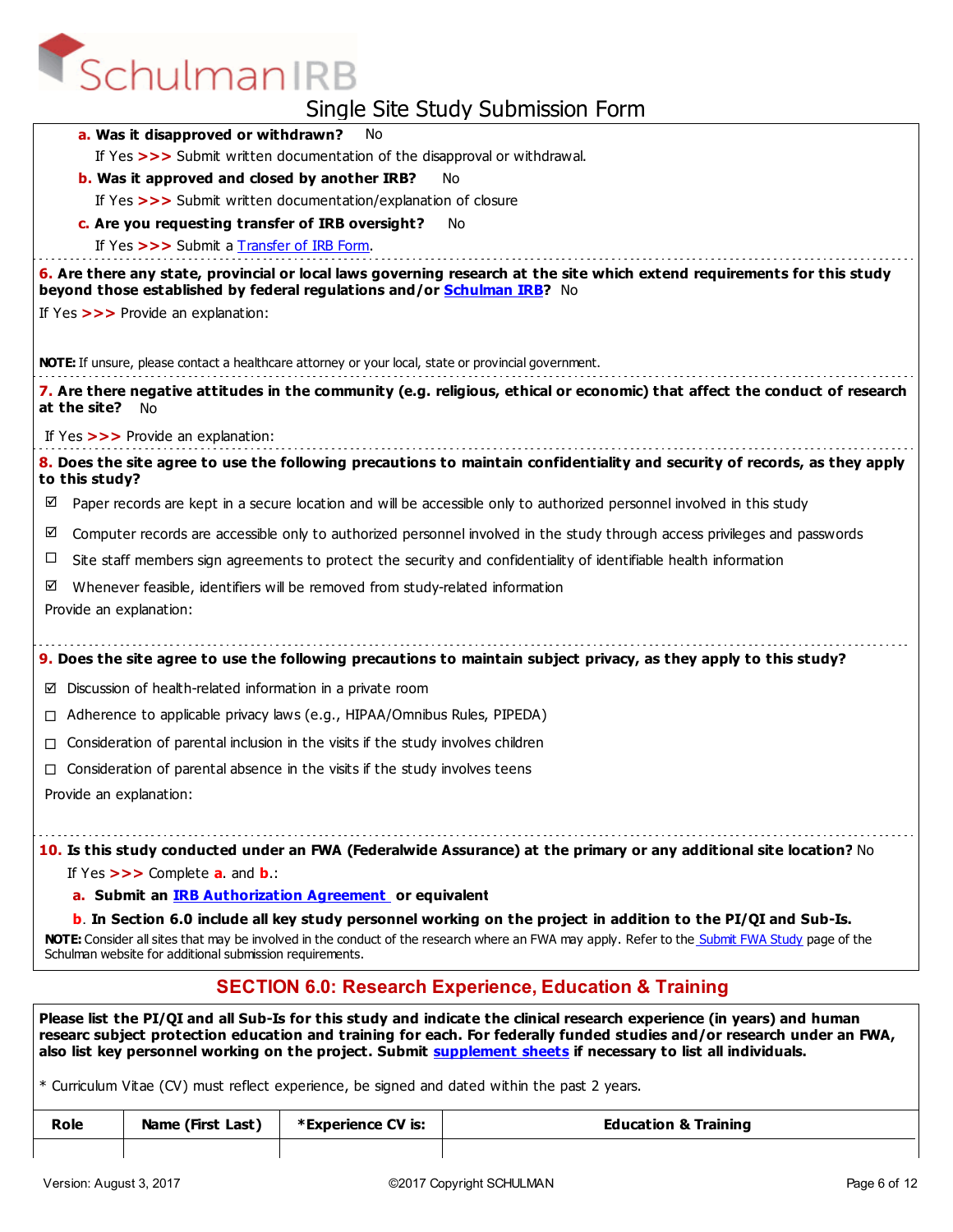

## Single Site Study Submission Form

| PI/QI | Timothy | Upload Now |   | $\Box$ Reviewed FDA Information Sheets, TCPS Tutorial(CAN), GCP<br>Guidelines and the Belmont Report                                                               |
|-------|---------|------------|---|--------------------------------------------------------------------------------------------------------------------------------------------------------------------|
|       | Foard   |            |   | $\Box$ Attended educational seminar(s) or received training on human<br>subject protection provided by the sponsor/CRO/research site or<br>other entity            |
|       |         |            |   | $\boxtimes$ Completed formal education/training in human subject protection via<br>web-based or published modules (e.g NIH, OHRP video training<br>series or CITI) |
|       |         |            | П | Human subject protection training has not yet been completed, but<br>is scheduled to be completed prior to study initiation at the site                            |
|       |         |            | ப | Other:                                                                                                                                                             |
|       |         |            |   |                                                                                                                                                                    |

### **SECTION 7.0: Informed Consent**

|                                 |                                                                                                      | ** Does your study design involve a Request for Waiver of Informed Consent?                                                | . No                                                                                                                                 |
|---------------------------------|------------------------------------------------------------------------------------------------------|----------------------------------------------------------------------------------------------------------------------------|--------------------------------------------------------------------------------------------------------------------------------------|
|                                 |                                                                                                      | ** Does your study design involve the collection of Protected Health Information (PHI)?                                    |                                                                                                                                      |
|                                 |                                                                                                      | 1. Will compensation for study participation or reimbursement for expenses be provided? Yes                                |                                                                                                                                      |
|                                 | If Yes $>>$ Provide the details to be included in the IC by completing <b>a.</b> through <b>c.</b> : |                                                                                                                            |                                                                                                                                      |
|                                 | a. Who will receive compensation / reimbursement? Check all that apply:                              |                                                                                                                            |                                                                                                                                      |
| $\boxtimes$ Adult Subjects      | $\Box$ Minor Subjects and/or their Parents/Guardians                                                 | $\Box$ Caregivers                                                                                                          | $\Box$ Other:                                                                                                                        |
|                                 |                                                                                                      | <b>b. Attach or describe the visit compensation/reimbursement schedule</b> Describe                                        |                                                                                                                                      |
|                                 | Examples of visit types that should be addressed are:                                                |                                                                                                                            |                                                                                                                                      |
| •Screening                      | •Completed                                                                                           | •Inpatient/Confinement                                                                                                     | •Telephone                                                                                                                           |
| ·Unscheduled                    | •Optional                                                                                            | •Sub-study                                                                                                                 | •Subjects serving as alternates                                                                                                      |
|                                 |                                                                                                      | NOTE: To avoid delays in processing, refer to the visit schedule in the study protocol to ensure all visits are addressed. |                                                                                                                                      |
| Please describe:                |                                                                                                      |                                                                                                                            |                                                                                                                                      |
|                                 | alternates not needed to replace a test subject.                                                     |                                                                                                                            | \$30 for each training session attended. \$104 for test subject participation up to 8 hours, \$19.50/hour thereafter. \$50 a day for |
| n/a                             | ** Specify any visits for which subjects will <b>NOT</b> be compensated/reimbursed:                  |                                                                                                                            |                                                                                                                                      |
| provided to subjects?           |                                                                                                      |                                                                                                                            | c. Compensation/reimbursement must be prorated across study visits. When will compensation/reimbursement be                          |
| other                           |                                                                                                      |                                                                                                                            |                                                                                                                                      |
| 15th and last day of the month  |                                                                                                      |                                                                                                                            |                                                                                                                                      |
|                                 |                                                                                                      | Note: Compensation/reimbursement must be provided at least annually for participation lasting longer than 1 year.          |                                                                                                                                      |
| subjects? Check all that apply: |                                                                                                      |                                                                                                                            | 2. In addition to the PI/QI, which individuals at the site are delegated to conduct the informed consent discussion with             |
| $\square$ Sub-Is                | $\Box$ Research Coordinator/Study Nurse                                                              | $\Box$ None                                                                                                                | $\boxtimes$ Other: Staff familiar with the protocol                                                                                  |
|                                 | provided to these individuals? Check all that apply:                                                 | 3. In addition to knowledge of the protocol, what education related to informed consent discussion has been                |                                                                                                                                      |
| □<br>Job Orientation            | In-house education<br>⊠                                                                              | □                                                                                                                          | Education provided by a professional association                                                                                     |
| Role Play<br>ப                  | $\Box$<br>Education provided by sponsor/CRO                                                          | Other:<br>$\Box$                                                                                                           |                                                                                                                                      |
|                                 |                                                                                                      |                                                                                                                            |                                                                                                                                      |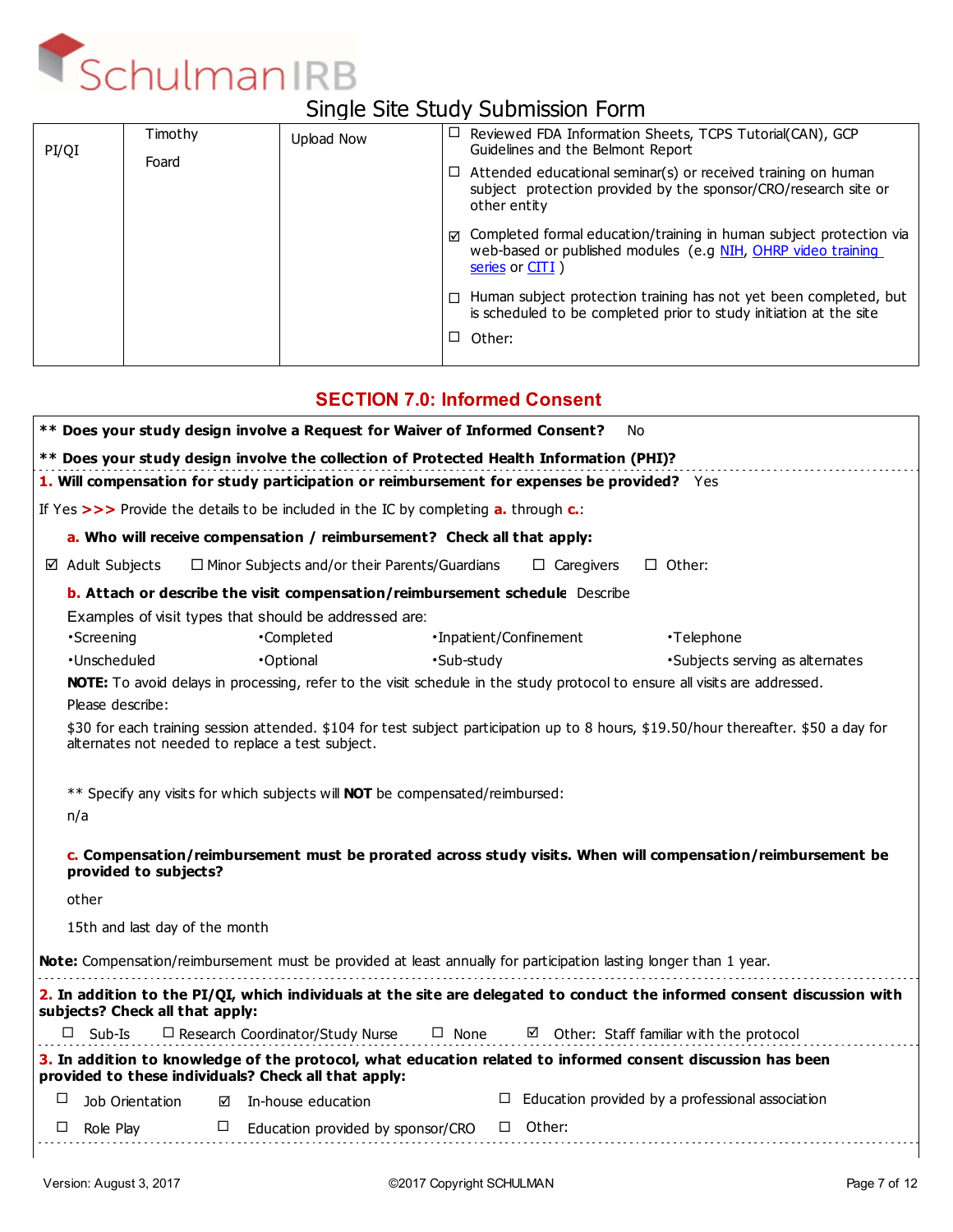# SchulmanIRB

## Single Site Study Submission Form

|   |                                                                                                                                                                                                                                                                                                                                                                         | ייייט י ייטיטטווישט ישטע טאיט טאיט                                                                                                   |  |  |  |  |  |
|---|-------------------------------------------------------------------------------------------------------------------------------------------------------------------------------------------------------------------------------------------------------------------------------------------------------------------------------------------------------------------------|--------------------------------------------------------------------------------------------------------------------------------------|--|--|--|--|--|
|   | 4. Will this study use an electronic IC (eIC) to obtain consent? No                                                                                                                                                                                                                                                                                                     |                                                                                                                                      |  |  |  |  |  |
|   | If Yes >>> Complete a. through c. below and reference Schulman's eIC Guidance and FDA Guidance.                                                                                                                                                                                                                                                                         |                                                                                                                                      |  |  |  |  |  |
|   | Note: Electronic informed consent refers to the use of electronic systems and processes that may employ multiple electronic media,<br>including text, graphics, audio, video, podcasts, passive and interactive Web sites, biological recognition devices, and card readers, to<br>convey information related to the study and to obtain and document informed consent. |                                                                                                                                      |  |  |  |  |  |
|   | a. Will subjects be consented in-person at the research site?                                                                                                                                                                                                                                                                                                           |                                                                                                                                      |  |  |  |  |  |
|   | If no, please explain:                                                                                                                                                                                                                                                                                                                                                  |                                                                                                                                      |  |  |  |  |  |
|   | b. Is the eIC compliant with 21 CFR Part 11?                                                                                                                                                                                                                                                                                                                            |                                                                                                                                      |  |  |  |  |  |
|   | If no, please explain:                                                                                                                                                                                                                                                                                                                                                  |                                                                                                                                      |  |  |  |  |  |
|   |                                                                                                                                                                                                                                                                                                                                                                         | c. Describe the process for providing new information to subjects during the study. Check all that appl                              |  |  |  |  |  |
|   | update the eIC<br>□                                                                                                                                                                                                                                                                                                                                                     | create a new paper consent<br>□                                                                                                      |  |  |  |  |  |
|   | update paper IC<br>$\Box$                                                                                                                                                                                                                                                                                                                                               | $\Box$ Other:                                                                                                                        |  |  |  |  |  |
|   |                                                                                                                                                                                                                                                                                                                                                                         | 5. Does the site agree to use the following informed consent processes, as they apply to this study?                                 |  |  |  |  |  |
| ☑ | Informed consent discussions with subjects will take place in a private area.                                                                                                                                                                                                                                                                                           |                                                                                                                                      |  |  |  |  |  |
| ☑ |                                                                                                                                                                                                                                                                                                                                                                         | Potential subjects will be allowed as long as needed to review the IC to decide study participation, including at home or overnight. |  |  |  |  |  |
| ☑ |                                                                                                                                                                                                                                                                                                                                                                         | The PI/QI will be available to answer subject questions during the informed consent process.                                         |  |  |  |  |  |
| ☑ | A copy of the signed IC will be provided to the subjects.                                                                                                                                                                                                                                                                                                               |                                                                                                                                      |  |  |  |  |  |
| ☑ |                                                                                                                                                                                                                                                                                                                                                                         | Information during the consent process will be provided in a language understandable to the subjects.                                |  |  |  |  |  |
| ☑ | Subjects will be informed of alternative treatments, therapies, or procedures prior to participation in this research study.                                                                                                                                                                                                                                            |                                                                                                                                      |  |  |  |  |  |
| ☑ | No information will be presented to a subject that waives or appears to waive any of the subject's legal rights, or releases or<br>appears to release the investigator, the sponsor, the organization, or its agents from liability for negligence.                                                                                                                     |                                                                                                                                      |  |  |  |  |  |
| ☑ | Subject understanding of the study will be assessed following the consenting process and before being enrolled into the study.                                                                                                                                                                                                                                          |                                                                                                                                      |  |  |  |  |  |
| ☑ |                                                                                                                                                                                                                                                                                                                                                                         | Coercion and undue influence will be minimized by thoroughly explaining the IC and allowing for subjects to ask questions.           |  |  |  |  |  |
|   | NOTE: Please attach or provide a written explanation.                                                                                                                                                                                                                                                                                                                   |                                                                                                                                      |  |  |  |  |  |
|   |                                                                                                                                                                                                                                                                                                                                                                         |                                                                                                                                      |  |  |  |  |  |
|   |                                                                                                                                                                                                                                                                                                                                                                         |                                                                                                                                      |  |  |  |  |  |

### **SECTION 8.0: Vulnerable Groups**

**The site must review and comply with the appropriate safeguards for enrolling subjects from vulnerable groups. Visit the Safeguards for Vulnerable Subjects page of the Schulman website to review this information.** 

**1. Does the site plan to enroll non-English speaking subjects in the study?** No

If Yes **>>>** Please complete **a.** and **b.**

**a. Who will be responsible for obtaining translations? Choose one:**

If Site or Sponsor/CRO **>>** Please reference the Schulman Translations Guidance.

If Schulman **>>** List authorized language(s) and dialect(s):

**b. Is there someone at your site fluent in the language(s) of the non-English speaking subject(s) who is capable of explaining the study and answering questions throughout the participation in the study (i.e. employee, member of the study staff, professional [impartial] translator)?** 

If No **>>>** Provide an explanation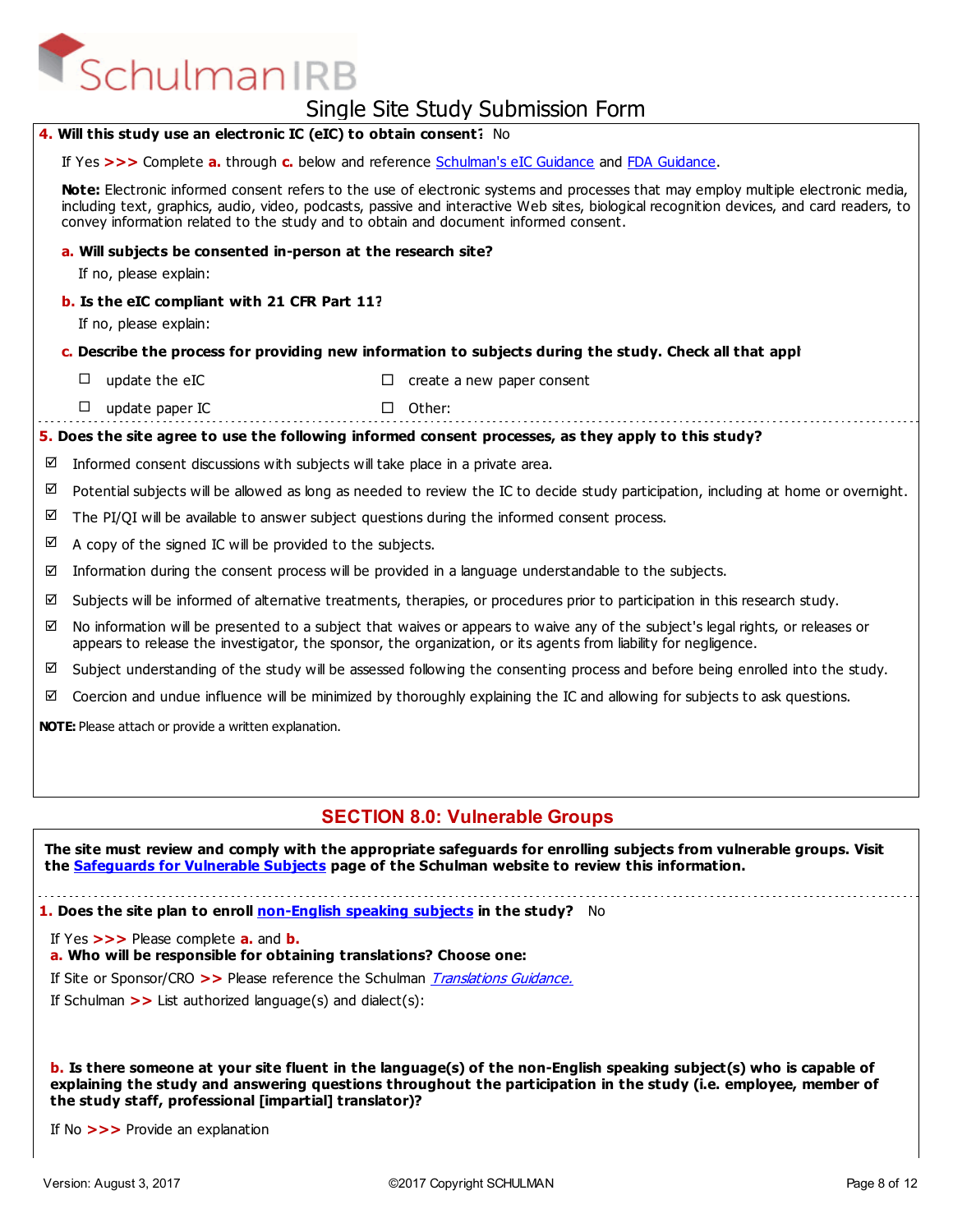| יט ויטוטטווווטטוווויכ                                                                                                                                                                                                                                                                                                                                                                                                                                                                   |  |  |
|-----------------------------------------------------------------------------------------------------------------------------------------------------------------------------------------------------------------------------------------------------------------------------------------------------------------------------------------------------------------------------------------------------------------------------------------------------------------------------------------|--|--|
| NOTE: Translated study documents may be used only if enrollment of non-English speaking subjects is permitted by the protocol and authorized by the<br>Sponsor/CRO. All translations of study documents and materials approved in English must be approved by Schulman. You must comply with the safeguards<br>pertaining to enrollment of subjects from the vulnerable group of non-English speaking subjects. For further information, please reference the Translations<br>Guidance. |  |  |
| 2. Does the site plan to enroll adults with diminshed decision-making capacity? No                                                                                                                                                                                                                                                                                                                                                                                                      |  |  |
| If Yes $>>$ Please complete <b>a.</b> through $c$ .                                                                                                                                                                                                                                                                                                                                                                                                                                     |  |  |
| *An LAR may consent on behalf of an adult subject only if the Board has determined that an LAR is appropriate for the study.                                                                                                                                                                                                                                                                                                                                                            |  |  |
| a. Please provide a description of the method(s) (e.g. interview, cognitive assessment, review of medical records, etc.)<br>by which the PI will assess the subject's cognitive ability to provide consent and/or assent.                                                                                                                                                                                                                                                               |  |  |
| b. How will you verify who may act as an LAR in the site's state/province? Check all that apply:                                                                                                                                                                                                                                                                                                                                                                                        |  |  |
| $\Box$ Legal Counsel<br>□ Sponsor/CRO<br>$\Box$ Other:                                                                                                                                                                                                                                                                                                                                                                                                                                  |  |  |
| c. Which individuals will you allow to give consent/permission? For example, durable power of attorney for health<br>care, spouse, guardian etc.:                                                                                                                                                                                                                                                                                                                                       |  |  |
| NOTE: Who can serve as a legally authorized representative (LAR) is determined by state or province. If uncertain, Schulman recommends the PI/QI<br>seek legal/regulatory advice to determine their state or provincial requirement.                                                                                                                                                                                                                                                    |  |  |
| 3. Does the site plan to enroll children/minors for the study? No<br>NOTE: The PI/QI is responsible for confirming the legal age of majority under the applicable law where the study will be conducted and informing all study<br>staff to ensure children/minors are not enrolled in studies targeting only adult subjects.                                                                                                                                                           |  |  |
| 4. Does the study <i>specifically target</i> the recruitment/enrollment or data collection of vulnerable groups?<br>No.                                                                                                                                                                                                                                                                                                                                                                 |  |  |
| Economically Disadvantaged<br>Physically Impaired<br>Nursing Home Residents<br>⊔<br>ш<br>⊔                                                                                                                                                                                                                                                                                                                                                                                              |  |  |
| Educationally Disadvantaged<br>Pregnant Women<br>Employees/Family Members of Employees<br>□<br>$\Box$<br>⊔                                                                                                                                                                                                                                                                                                                                                                              |  |  |
| Life-Threatening Condition/Seriously Debilitating Illness<br>⊔                                                                                                                                                                                                                                                                                                                                                                                                                          |  |  |
|                                                                                                                                                                                                                                                                                                                                                                                                                                                                                         |  |  |
| ** Non-English Speaking<br>$\Box$ ** Adults with Diminished Decision-Making Capacity<br>$\Box$ ** Children/Minors<br>□                                                                                                                                                                                                                                                                                                                                                                  |  |  |
| <b>NOTE:</b> Schulman does not review studies in which prisoners and/or wards of the state/province are the targeted population.<br>Submit a description of any additional safeguard(s) for vulnerable groups used at your site beyond those described on the Schulman                                                                                                                                                                                                                  |  |  |
| <b>SECTION 9.0: Financial Interest</b>                                                                                                                                                                                                                                                                                                                                                                                                                                                  |  |  |
| 1. Each investigator* is required to disclose any of the following financial interests when those financial interests are<br>related to the research**. During the past calendar year, has any investigator involved in this study:                                                                                                                                                                                                                                                     |  |  |
| . Held a position as an officer or member of the Board of Directors of the sponsor or CRO of this study;<br>No                                                                                                                                                                                                                                                                                                                                                                          |  |  |

- No ●Held ownership interest (equity or stock options) related to the research whose value when aggregated for the immediate family is greater than \$5,000 or 5% interest in any single publicly traded company;
- Held ownership interest related to the research of any value held in a non-publicly traded company;
- Had any proprietary interest related to the research;
	- No ● Received, or made any arrangement to receive, any significant payments of other sorts related to the research to support activities of the investigator (exclusive of the costs of conducting the research study);
	- No ● Entered into any financial arrangement related to the research whereby the value of compensation paid or of equity owned could be affected by the outcome of this study?
	- If Yes **>>>** Submit a Conflict of Interest Disclosure for each investigator with a financial interest related to the research.

No No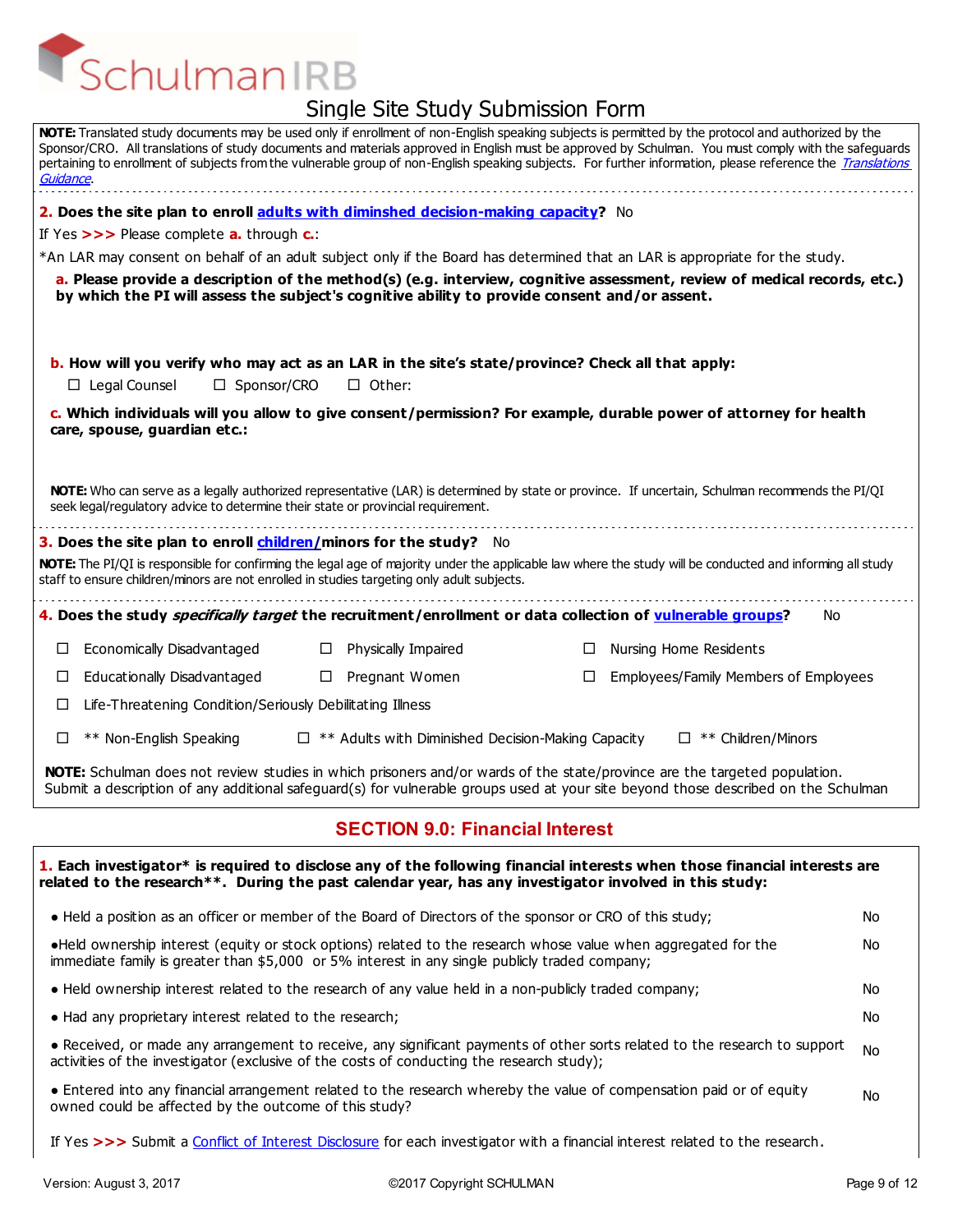**\*Investigator:** Includes the PI/QI, all Sub-Is and research staff involved in this research study, as well as spouses and dependent children of the PI/QI, Sub-Is and research staff.

**\*\*Related to the Research:** A financial interest is related to the research when financial interest is in the sponsor, product or service being tested, or competitor of the sponsor, product or service being tested in this research study. **NOTE:** Visit the Conflict of Interest page of the Schulman website for additional information and definitions.

### **SECTION 10.0: Regulatory History**

**1. Within the last 5 years, has the site or any investigator associated with this study been audited by a regulatory authority (e.g. FDA, OHRP, HPFB or EPA)?** Yes

If Yes **>>>** Please complete **a.**:

**a. Provide the information for all audits within the last 5 years (submit additional sheets if necessary):**

| <b>Regulatory Authority</b>                                                                                                                                                  | <b>Investigator</b> | Audit<br><b>Dates</b> | Was a 483 or Inspection<br>Exit Notice, or other<br>agency's equivalent | <b>Audit Correspondence</b> |  |
|------------------------------------------------------------------------------------------------------------------------------------------------------------------------------|---------------------|-----------------------|-------------------------------------------------------------------------|-----------------------------|--|
| EPA                                                                                                                                                                          | Niketas Spero       |                       |                                                                         | Upload Now                  |  |
| 2. Has any investigator involved with this study :                                                                                                                           |                     |                       |                                                                         |                             |  |
| • Had a sponsor, CRO, or an IRB/REB terminate, suspend, impose restrictions or sanctions on a protocol?                                                                      |                     |                       |                                                                         | <b>No</b>                   |  |
| • Has an IRB/REB refuse to review a protocol?                                                                                                                                |                     |                       |                                                                         | <b>No</b>                   |  |
| • Had a regulatory authority terminate a study?                                                                                                                              |                     |                       |                                                                         | <b>No</b>                   |  |
| • Had the hospital/healthcare facility take an adverse action against his/her clinical privileges/medical staff<br>membership, e.g., suspension, revocation, or restriction? |                     |                       |                                                                         | No                          |  |
| . Resigned his/her medical staff membership or surrendered clinical privileges while under investigation by the<br>medical staff or its designee?                            |                     |                       |                                                                         | No                          |  |
| • Been convicted or charged with a felony?                                                                                                                                   |                     |                       |                                                                         | <b>No</b>                   |  |
| • Had a state/provincial medical board taken a disciplinary action against his/her license, or is currently under<br>investigation?                                          |                     |                       |                                                                         | No                          |  |
| • Had a state/provincial medical board notify him/her that complaints and/or charges are currently pending<br>investigation?                                                 |                     |                       |                                                                         | No                          |  |
| If Yes >>> Submit copies of all relevant documents and/or provide an explanation.                                                                                            |                     |                       |                                                                         |                             |  |
| Please explain:                                                                                                                                                              |                     |                       |                                                                         |                             |  |
|                                                                                                                                                                              |                     |                       |                                                                         |                             |  |

#### **SECTION 11.0: Study Management**

- **1. By what date are approval documents needed in order to meet the goal for consenting the first study subject?**  02/27/2018
- **2. Would you like to review Board revisions to the IC before the IC is given final approval and issued?** Yes
- **Schulman requests an Indemnity Agreement from the sponsor for all protocols reviewed. The study contact will be 3. notified and provided a template if an Indemnity Agreement is not already in place for this study.**

#### **SECTION 12.0: Investigator Certification**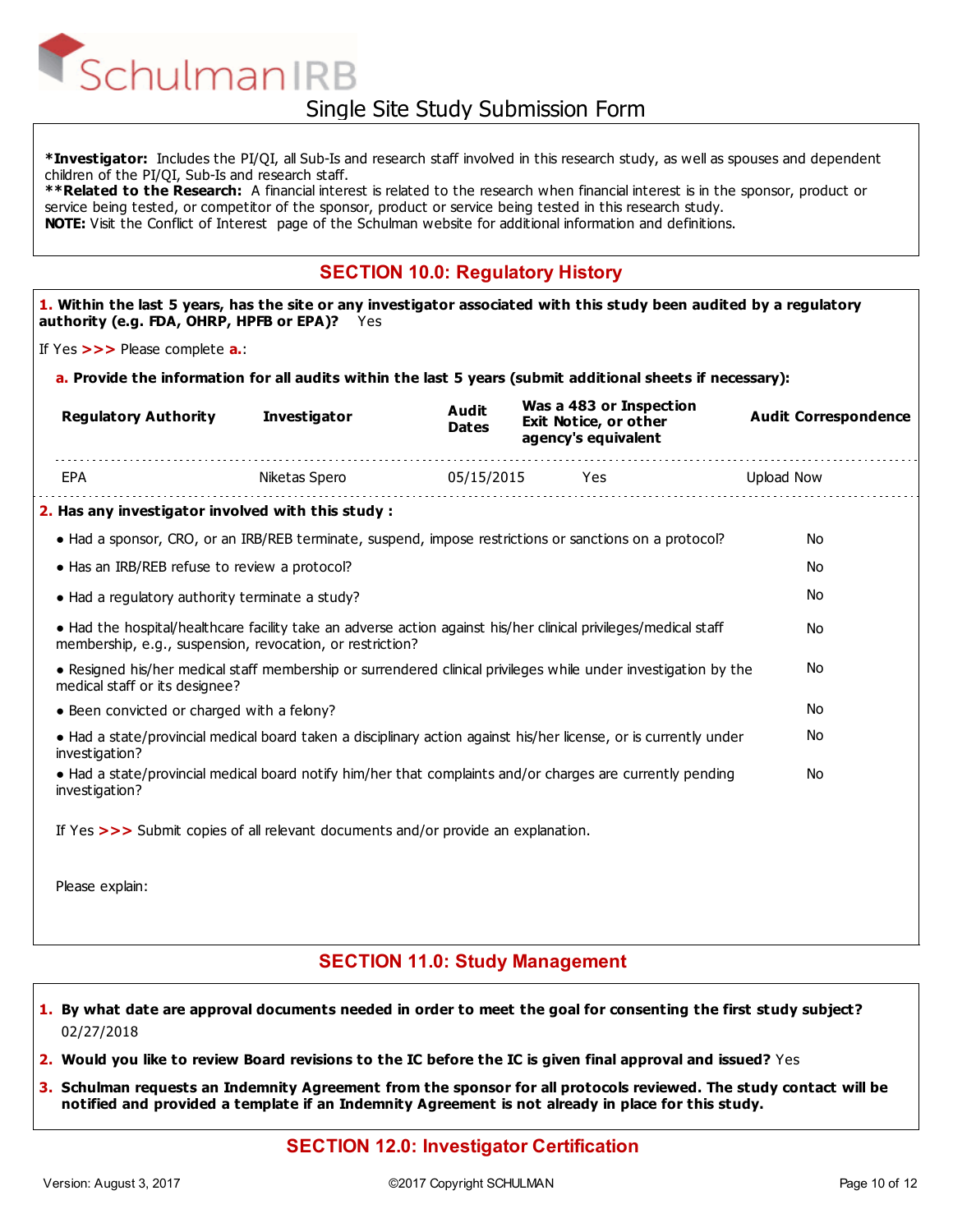| As the individual responsible for completing this form, my submission certifies that: |                                                                                                                                                                                                                                                                                                                                                                                                                                                                                                                                                                                                                                                                                                                                                                                                                                                                                          |                                                                                                                                                                                                                                                                                                                                                                                                                                                      |                        |                                          |
|---------------------------------------------------------------------------------------|------------------------------------------------------------------------------------------------------------------------------------------------------------------------------------------------------------------------------------------------------------------------------------------------------------------------------------------------------------------------------------------------------------------------------------------------------------------------------------------------------------------------------------------------------------------------------------------------------------------------------------------------------------------------------------------------------------------------------------------------------------------------------------------------------------------------------------------------------------------------------------------|------------------------------------------------------------------------------------------------------------------------------------------------------------------------------------------------------------------------------------------------------------------------------------------------------------------------------------------------------------------------------------------------------------------------------------------------------|------------------------|------------------------------------------|
| 1.                                                                                    | I am the Principal Investigator (PI) or Qualified Investigator (QI) or the PI/QI's designee authorized to submit on behalf of the PI/QI'                                                                                                                                                                                                                                                                                                                                                                                                                                                                                                                                                                                                                                                                                                                                                 |                                                                                                                                                                                                                                                                                                                                                                                                                                                      |                        |                                          |
| 2.                                                                                    | The PI/QI and all study personnel are aware of their responsibilities for conducting research as defined by the applicable federal,<br>state, provincial and local law, ICH GCP guidelines and as set forth on the Schulman IRB website at www.sairb.com;                                                                                                                                                                                                                                                                                                                                                                                                                                                                                                                                                                                                                                |                                                                                                                                                                                                                                                                                                                                                                                                                                                      |                        |                                          |
| З.                                                                                    | If utilizing eIC, the investigator is aware of relevant laws pertaining to electronic signatures in the jurisdiction where the research is<br>going to be conducted;                                                                                                                                                                                                                                                                                                                                                                                                                                                                                                                                                                                                                                                                                                                     |                                                                                                                                                                                                                                                                                                                                                                                                                                                      |                        |                                          |
| 4.                                                                                    |                                                                                                                                                                                                                                                                                                                                                                                                                                                                                                                                                                                                                                                                                                                                                                                                                                                                                          | No subject related study activities will occur prior to receiving the approval letter and informed consent from Schulman;                                                                                                                                                                                                                                                                                                                            |                        |                                          |
| 5.                                                                                    | The research site has and will maintain adequate facilities, including equipment and appropriate levels of trained staff, to conduct<br>the proposed research safely;                                                                                                                                                                                                                                                                                                                                                                                                                                                                                                                                                                                                                                                                                                                    |                                                                                                                                                                                                                                                                                                                                                                                                                                                      |                        |                                          |
| 6.                                                                                    |                                                                                                                                                                                                                                                                                                                                                                                                                                                                                                                                                                                                                                                                                                                                                                                                                                                                                          | Responses to the financial interest questions are accurate and complete and constitute a full disclosure of any conflicting interests<br>and activities of any investigator or staff involved in this research at this site. The requirements to disclose any potential conflict of<br>interest have been discussed with these individuals and any conflicts of interest that arise during the course of the study will be<br>disclosed to Schulman; |                        |                                          |
| 7.                                                                                    | The protocol, clinical trial agreement or other contract with the sponsor/CRO of this study states: the responsible party who will<br>provide medical care in case of study-related injury and who will pay for the care (e.g., sponsor, site, subject, insurance provider);<br>the sponsor/CRO is required to promptly report any findings of study monitors that could affect the safety of participants or<br>influence the conduct of the study at this site, and will be promptly forwarded to Schulman; the sponsor/CRO is required to send<br>routine and urgent data and safety monitoring reports to the site, and will be promptly forwarded to Schulman; and the<br>sponsor/CRO is required to report to the site any study results uncovered within two (2) years of study closure that could directly<br>affect subject safety, and will be promptly forwarded to Schulman; |                                                                                                                                                                                                                                                                                                                                                                                                                                                      |                        |                                          |
| 8.                                                                                    |                                                                                                                                                                                                                                                                                                                                                                                                                                                                                                                                                                                                                                                                                                                                                                                                                                                                                          | The PI/QI and all study personnel have reviewed the information regarding safeguards for vulnerable group(s) and agree to the<br>appropriate safeguards;                                                                                                                                                                                                                                                                                             |                        |                                          |
| 9.                                                                                    | If a potential subject is eligible for multiple research studies being conducted at this site, study personnel will collaborate with the<br>potential subject to decide in which study the subject will enroll;                                                                                                                                                                                                                                                                                                                                                                                                                                                                                                                                                                                                                                                                          |                                                                                                                                                                                                                                                                                                                                                                                                                                                      |                        |                                          |
|                                                                                       |                                                                                                                                                                                                                                                                                                                                                                                                                                                                                                                                                                                                                                                                                                                                                                                                                                                                                          | 10. Recruitment bonuses and referral fees (Schulman agrees with the AMA Code of Ethics and CMA Code of Ethics Policy 13) will not be<br>accepted by or paid to physicians/healthcare providers or others without prior explicit Board approval; and                                                                                                                                                                                                  |                        |                                          |
|                                                                                       |                                                                                                                                                                                                                                                                                                                                                                                                                                                                                                                                                                                                                                                                                                                                                                                                                                                                                          | 11. All information provided in this form is true and accurate, has been reviewed by the PI/QI and communicated to all study personnel.                                                                                                                                                                                                                                                                                                              |                        |                                          |
|                                                                                       |                                                                                                                                                                                                                                                                                                                                                                                                                                                                                                                                                                                                                                                                                                                                                                                                                                                                                          |                                                                                                                                                                                                                                                                                                                                                                                                                                                      |                        |                                          |
|                                                                                       | $\boxtimes$ I agree                                                                                                                                                                                                                                                                                                                                                                                                                                                                                                                                                                                                                                                                                                                                                                                                                                                                      |                                                                                                                                                                                                                                                                                                                                                                                                                                                      |                        |                                          |
|                                                                                       |                                                                                                                                                                                                                                                                                                                                                                                                                                                                                                                                                                                                                                                                                                                                                                                                                                                                                          | Jennifer Hostetler, Study Director                                                                                                                                                                                                                                                                                                                                                                                                                   |                        | February 6, 2018 1:32 pm                 |
|                                                                                       |                                                                                                                                                                                                                                                                                                                                                                                                                                                                                                                                                                                                                                                                                                                                                                                                                                                                                          | Principal Investigator [US] / Qualified Investigator [CAN] or<br><b>Designee Name &amp; Title</b>                                                                                                                                                                                                                                                                                                                                                    |                        | Date (EST)                               |
|                                                                                       |                                                                                                                                                                                                                                                                                                                                                                                                                                                                                                                                                                                                                                                                                                                                                                                                                                                                                          |                                                                                                                                                                                                                                                                                                                                                                                                                                                      |                        |                                          |
|                                                                                       |                                                                                                                                                                                                                                                                                                                                                                                                                                                                                                                                                                                                                                                                                                                                                                                                                                                                                          | Submitted By: Client Submitted Initial eSubmission 2.0 (jen@i2lresearch.com)                                                                                                                                                                                                                                                                                                                                                                         |                        |                                          |
| Name:                                                                                 |                                                                                                                                                                                                                                                                                                                                                                                                                                                                                                                                                                                                                                                                                                                                                                                                                                                                                          | Jennifer Hostetler                                                                                                                                                                                                                                                                                                                                                                                                                                   | <b>Email:</b>          | jen@i2lresearch.com                      |
|                                                                                       | Company:                                                                                                                                                                                                                                                                                                                                                                                                                                                                                                                                                                                                                                                                                                                                                                                                                                                                                 | i2LResearch USA, Inc.                                                                                                                                                                                                                                                                                                                                                                                                                                | Phone:                 | 410-747-4500                             |
|                                                                                       | <b>Address:</b>                                                                                                                                                                                                                                                                                                                                                                                                                                                                                                                                                                                                                                                                                                                                                                                                                                                                          | 1330 Dillon Heights Avenue                                                                                                                                                                                                                                                                                                                                                                                                                           | Country:               | US.                                      |
| City:                                                                                 |                                                                                                                                                                                                                                                                                                                                                                                                                                                                                                                                                                                                                                                                                                                                                                                                                                                                                          | <b>Baltimore</b>                                                                                                                                                                                                                                                                                                                                                                                                                                     | <b>State/Province:</b> | <b>MD</b>                                |
|                                                                                       |                                                                                                                                                                                                                                                                                                                                                                                                                                                                                                                                                                                                                                                                                                                                                                                                                                                                                          |                                                                                                                                                                                                                                                                                                                                                                                                                                                      | Zip/Postal Code: 21228 |                                          |
| Form:                                                                                 |                                                                                                                                                                                                                                                                                                                                                                                                                                                                                                                                                                                                                                                                                                                                                                                                                                                                                          | <b>Single Site Study</b><br><b>Submission ID:</b><br>SS1800060                                                                                                                                                                                                                                                                                                                                                                                       |                        | Date Submitted: February 6, 2018 1:32 pm |
|                                                                                       |                                                                                                                                                                                                                                                                                                                                                                                                                                                                                                                                                                                                                                                                                                                                                                                                                                                                                          |                                                                                                                                                                                                                                                                                                                                                                                                                                                      |                        |                                          |

#### **Submission comments:**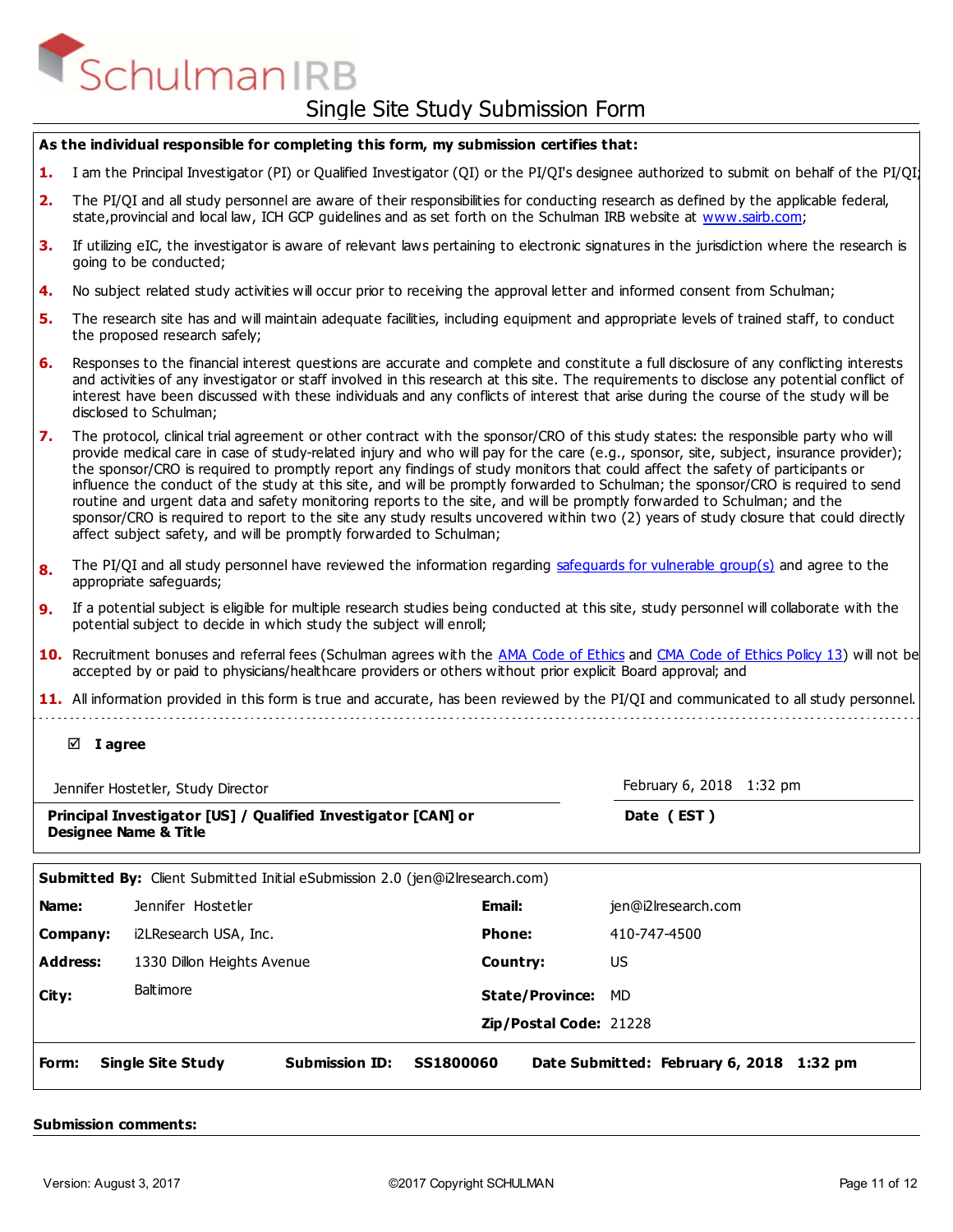

#### **Documents Uploaded:**

| <b>File Type</b>                                              | <b>File Name</b>                                                          | <b>File Description</b> | Date Uploaded |
|---------------------------------------------------------------|---------------------------------------------------------------------------|-------------------------|---------------|
| Regulatory History Detail<br>Documentation                    | Cover letter.pdf                                                          |                         | 02/06/2018    |
| Regulatory History Detail<br>Documentation                    | Inspection Observations.pdf                                               |                         | 02/06/2018    |
| Regulatory History Detail<br>Documentation                    | Response to EPA Audit_20150519.pdf                                        |                         | 02/06/2018    |
| PI Education, Experience and<br><b>Training Documentation</b> | TF CV 2017.pdf                                                            |                         | 02/06/2018    |
| Protocol                                                      | 18-011 protocol.docx                                                      |                         | 02/06/2018    |
| <b>Informed Consent</b>                                       | 18-011 Informed Consent<br>Document.docx                                  |                         | 02/06/2018    |
| Product Information                                           | Skintex MRIII Hang Tag generic<br>12-2017.pdf                             |                         | 02/06/2018    |
| Product Information                                           | Skintex MRIII Insect Repellent Apparel<br>generic sew in label 2-5-18.pdf |                         | 02/06/2018    |
| Product Information                                           | Skintex MRIII Treated Article SDS.pdf                                     |                         | 02/06/2018    |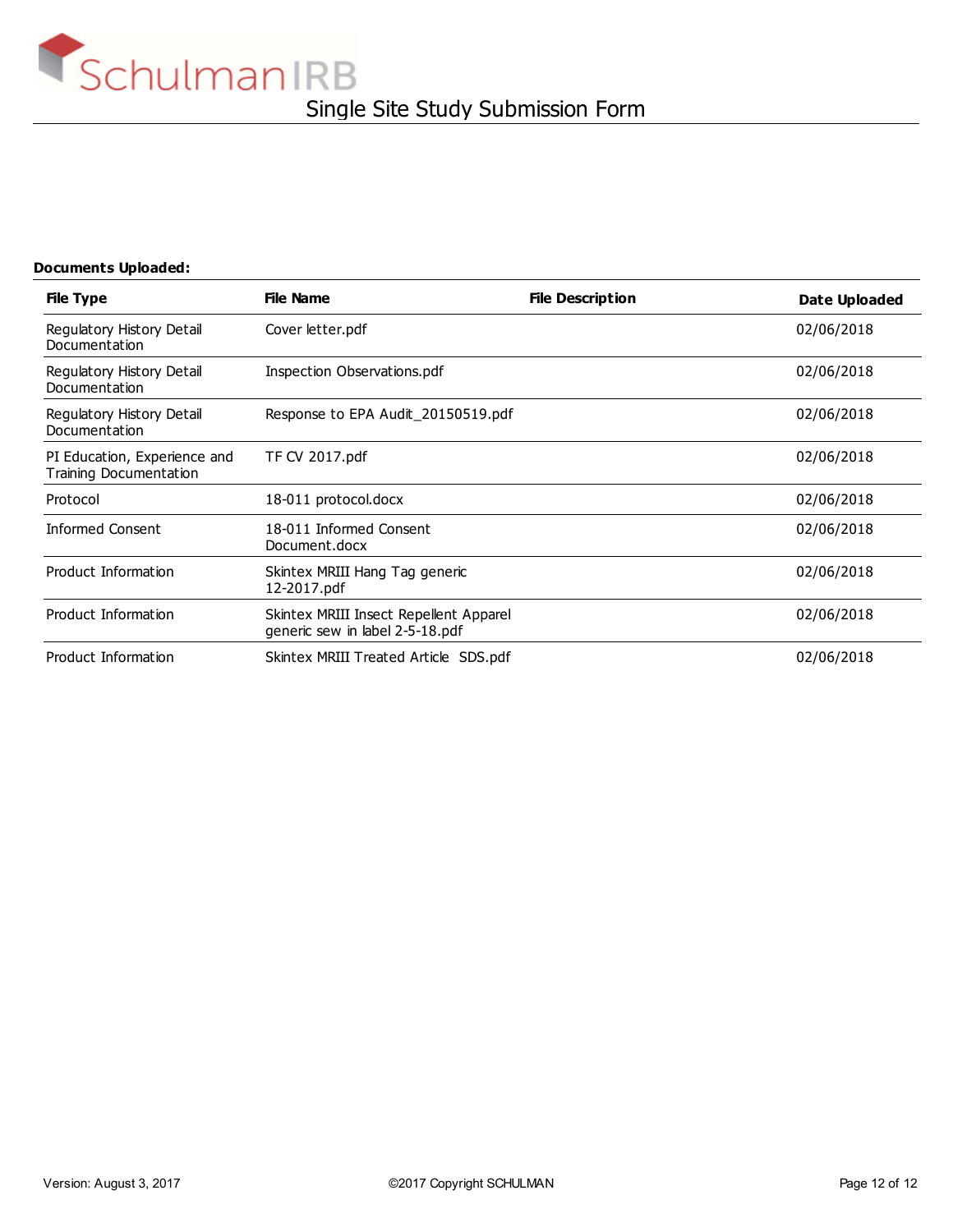



www.sairb.com



**Minimal Risk** 



C Central Oncology Review

#### **APPROVED: 02/13/2018 EXPIRATION DATE: 02/12/2019**

February 22, 2018

| <b>FROM:</b>           | Schulman IRB                                                                             |
|------------------------|------------------------------------------------------------------------------------------|
| TO:                    | Timothy Foard, MS                                                                        |
| <b>SUBJECT:</b>        | Initial Approval Documents                                                               |
| <b>SPONSOR:</b>        | <b>Pulcra Chemicals</b>                                                                  |
| <b>PROTOCOL NO:</b>    | 18/011                                                                                   |
| <b>PROTOCOL TITLE:</b> | Laboratory evaluation of mosquito bite protection from permethrin-treated clothing after |
|                        | 0, 50, 75, and 100 washings                                                              |

| The following protocol items were reviewed and approved on the<br>dates listed below: |                                                                                                                                     | <b>Review Type</b> | <b>Approval Date</b> | <b>IC Finalized</b> |
|---------------------------------------------------------------------------------------|-------------------------------------------------------------------------------------------------------------------------------------|--------------------|----------------------|---------------------|
|                                                                                       | Study Protocol Version Number 1.2 dated 01/27/2018:                                                                                 | Full Board         | 02/13/2018           | N/A                 |
|                                                                                       | The following information is specific to the investigator referenced<br>above:                                                      |                    |                      |                     |
|                                                                                       | Site(s) approval to conduct this study:                                                                                             | Full Board         | 02/13/2018           | N/A                 |
|                                                                                       | Site specific Consent Information for Participation in an i2LResearch<br>USA, Inc. Mosquito Repellent Study (Schulman Version 1.0): | Full Board         | 02/13/2018           | 02/21/2018          |

The Board approved the items listed above. You must use only the "Schulman Approved" informed consent(s).

Please note: Effective for new studies submitted on or after 05/02/2016, Schulman has an updated informed consent versioning process. For more information, please refer to the memo available at <http://www.sairb.com/ICversioncontrolmemo>.

This approval will last 12 months.

If the study is expected to last beyond the approval period, you must request and receive re-approval prior to the expiration date noted above. A report to the Board on the status of this study is due prior to the expiration date or at the time the study closes, whichever is earlier. It is recommended that you submit status reports at least 4 weeks prior to your expiration date to avoid any additional fees or lapses in approval. You can find the Study Status Report Form at [www.sairb.com](http://www.sairb.com/).

Approved investigators and sites are required to submit to Schulman for review, and await a response prior to implementing, any amendments or changes in: the protocol; advertisements or recruitment materials ("study-related materials"); Principal/Qualified investigators; or sites (primary and additional). Refer to [www.sairb.com](http://www.sairb.com/) for comprehensive submission requirements.

Approved investigators and sites are required to notify Schulman of the following reportable events, including, but not limited to: unanticipated problems involving risks to subjects or others; unanticipated adverse device effects; protocol violations that may affect the subjects' rights, safety, or well-being and/or the completeness, accuracy and reliability of the study data; subject death; suspension of enrollment; or termination of the study. Refer to the "*[Event\(s\) That Investigators Have to Report to Schulman](http://www.sairb.com/IRBForms/Events_That_Investigators_Have_to_Report_to_Schulman.pdf)*" guidance document available on the Schulman WebPortal/SiteAccess and at [www.sairb.com](http://www.sairb.com/).

Schulman IRB is in compliance with Part C Division 5 of the Canadian Food and Drug Regulations, the Tri-Council Policy Statement (TCPS), the International Conference on Harmonization Good Clinical Practice Guidelines, the regulations of the United States Food and Drug Administration as described in 21 CFR parts 50 and 56, and the United States Department of Health and Human Services regulations 45 CFR part 46, and the Environmental Protection Agency 40 CFR 26.

The current Board Membership List is available to download at the link on SiteAccess at [www.sairb.com](http://www.sairb.com/). Please maintain the appropriate Board Membership List with your study binder.

#### **PLEASE REFERENCE IRB # 201800994 ON ALL CORRESPONDENCE FOR THIS STUDY.**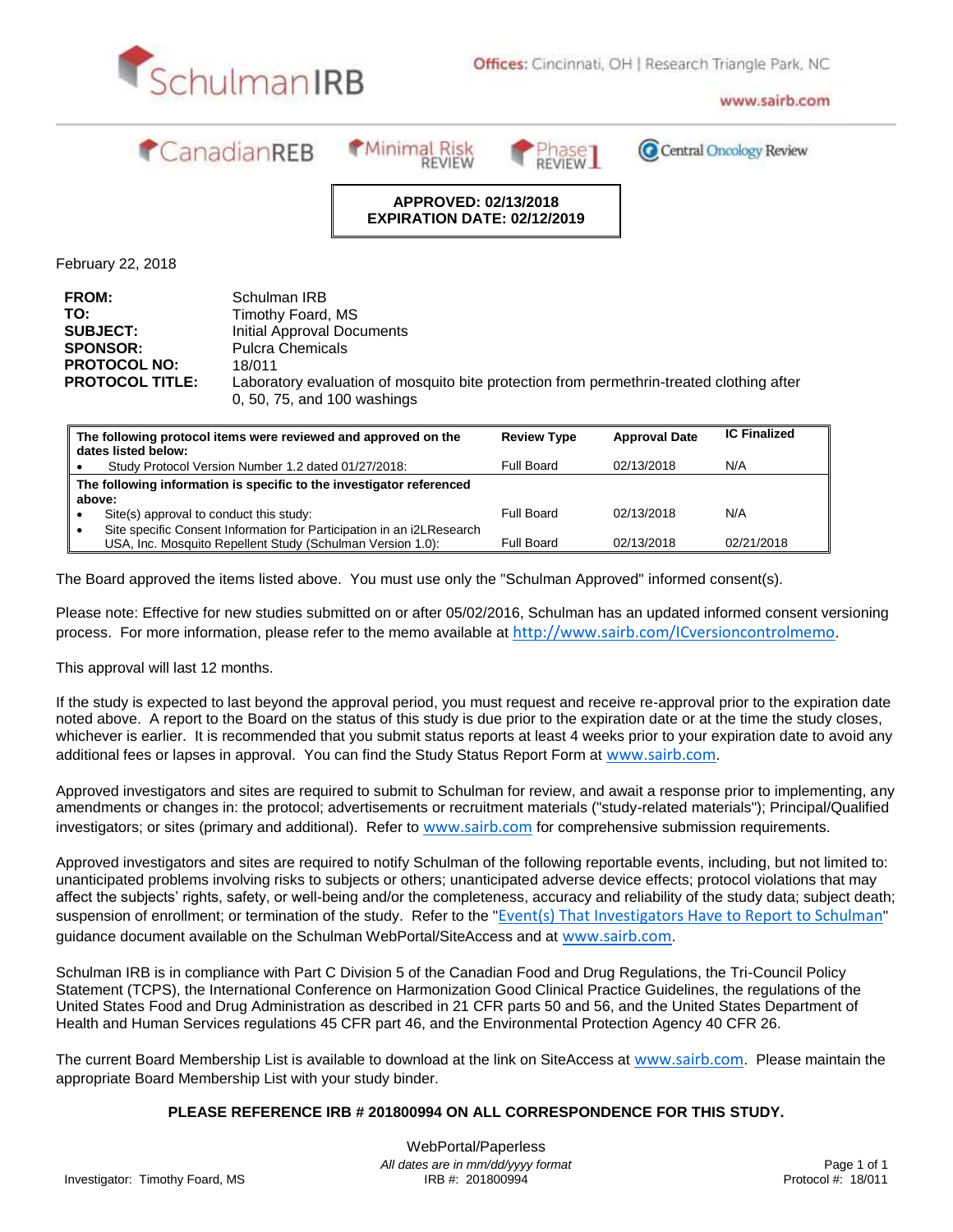#### **Arling, Michelle**

| From:               | Anna Montag <amontag@sairb.com></amontag@sairb.com>                         |
|---------------------|-----------------------------------------------------------------------------|
| Sent:               | Tuesday, February 13, 2018 10:20 AM                                         |
| To:                 | Jen Hostetler                                                               |
| $Cc$ :              | Amanda Bailey; Kristine Styer; Idasher@pulcrachem.com                       |
| Subject:            | Protocol: 18/011 IRB # 201800993 Study Status Notification I and Draft 1 IC |
| <b>Attachments:</b> | SSN I.PDF; DRAFT 1 IC TO CLIENT.DOCX                                        |

Good morning Jennifer,

#### **Please confirm receipt of this message.**

Attached please find Study Status Notification I which communicates to you the outcome of the review of the above‐ noted protocol and informed consent at today's board meeting.

Attached please find the DRAFT of the informed consent (IC), with the board's required revisions and comments. For your convenience, these are marked in tracked revisions. Should the sponsor/Investigator have any feedback on the Board directed revisions, please make the changes directly within the document or convey the feedback by inserting comments and return the revised document to me for review. The track changes feature of Word is activated. Please provide rationale or protocol reference in support of any significant IC revisions to facilitate the review of your request.

**Please note,** that any new information not previously reviewed by the board will require subsequent board review.

If you agree with the board's revisions, please leave the language as is and we will accept all revisions.

Please call or e‐mail me with any questions about these documents.

Kind Regards,

**Anna Montag**| **Board Liaison Schulman IRB Office** 513‐761‐4100 Ext.5217| amontag@sairb.com *Chesapeake IRB and Schulman IRB Merge to Create Advarra, the Premier Provider of IRB, IBC and Research Compliance Services*

Follow Schulman on Twitter: **@SchulmanIRB** Connect with Schulman on LinkedIn: **Schulman IRB**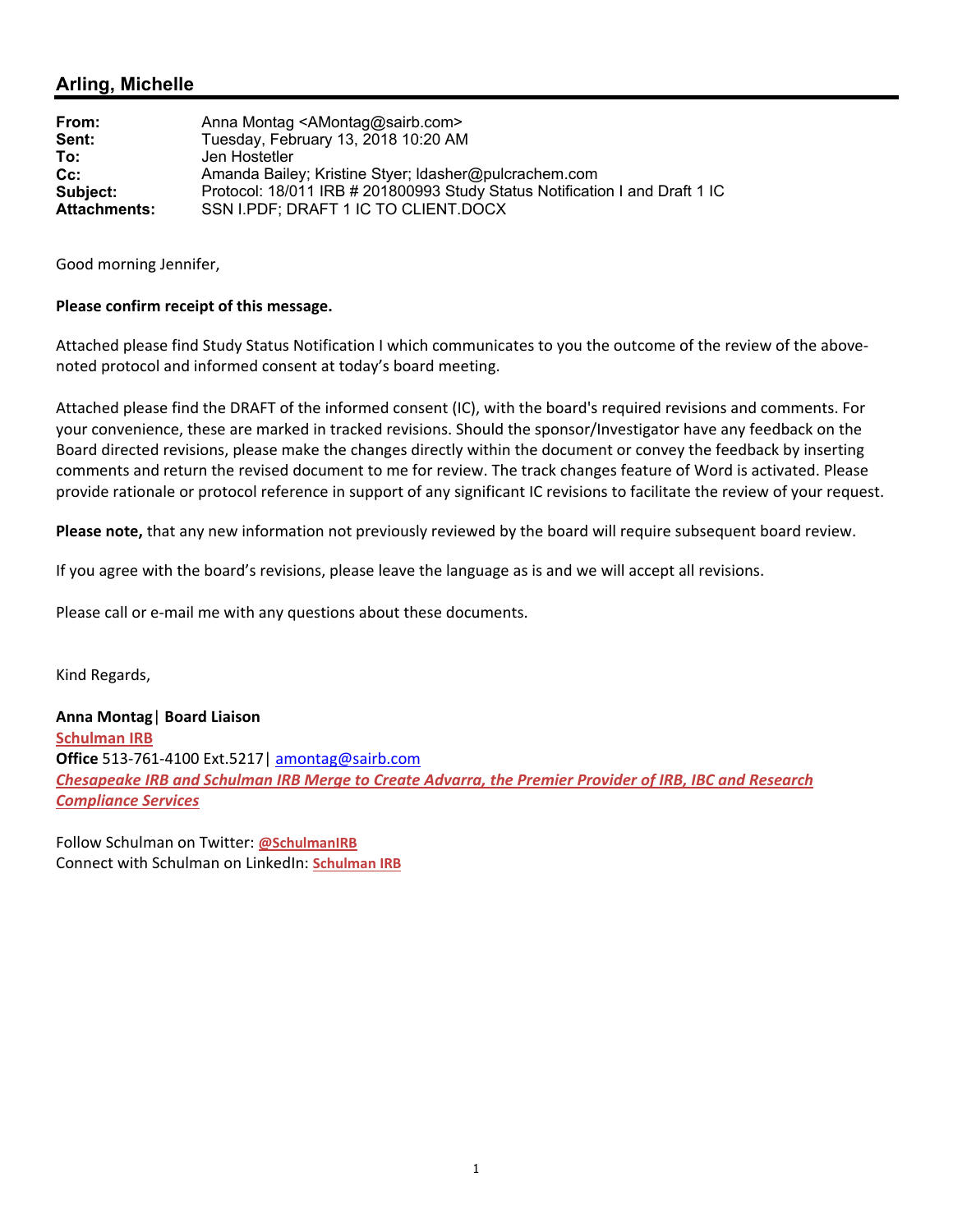

www.sairb.com



Minimal Risk



Central Oncology Review

# **Study Status Notification I**

- **DATE:** 2/13/2018
- **TO:** Timothy Foard, MS
- **FROM:** Anna Montag, Board Liaison Schulman IRB
- **RE: Protocol#:** 18/011 **Sponsor:** Pulcra Chemicals **IRB#:** 201800993 **Title:** Laboratory evaluation of mosquito bite protection from permethrin-treated clothing after 0, 50, 75, and 100 washings

The Board reviewed the above-referenced protocol version 1.2 (dated 1/27/2018) and informed consent at the 2/13/2018 meeting and identified issues to be addressed by the Sponsor/Investigator. The study status is *Conditionally Approved* pending response to the following *conditions of approval:*

1) The informed consent form template requires modifications. Board comments regarding the informed consent template are currently being consolidated. Upon completion, you will receive a draft of the informed consent for your review and acceptance of Board mandated revisions. Please note any changes made outside of the Board's edits will require additional review. As a reminder, clientpreference edits to the informed consent, including formatting, client version dates and other special requirements, should be applied prior to finalizing the document.

The Board requests your response to this Study Status Notification. Your response will be reviewed to determine whether the condition of approval is met. You will be contacted if further information is necessary.

You may submit your response to via e-mail: [amontag@sairb.com](mailto:amontag@sairb.com)

The Board reviewed the above-referenced Principal Investigator and site at the 02/13/2018 meeting. The site status is **Approved**.

Thank you for your assistance with the above-referenced study. You may contact me at 513-761-4100 Ext. 5217 if you have concerns or questions.

**Please note:** This is not an approval letter. The Schulman IRB approval letter will be sent under separate cover.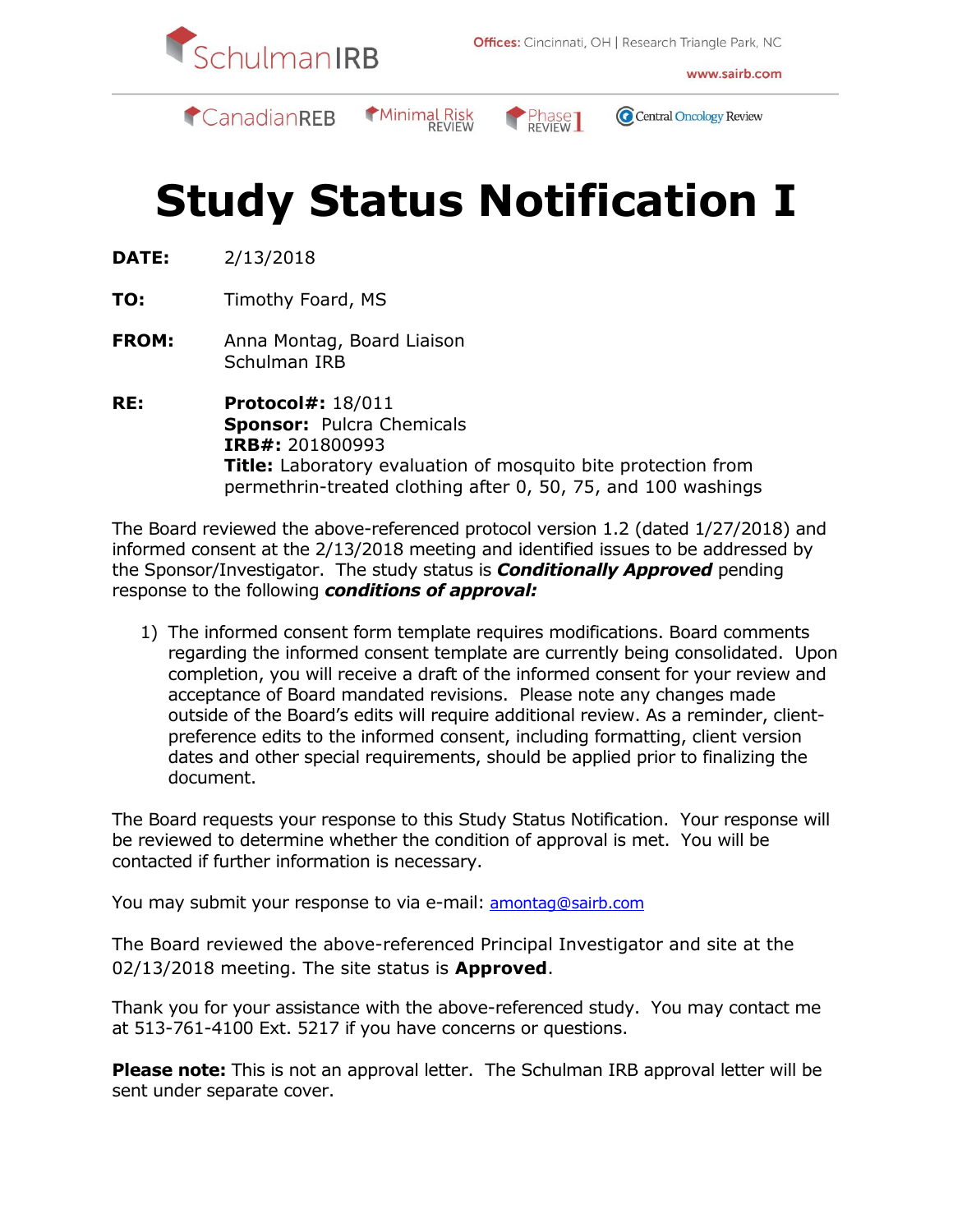#### **Arling, Michelle**

| From:               | Anna Montag <anna.montag@sairb.com></anna.montag@sairb.com>          |
|---------------------|----------------------------------------------------------------------|
| Sent:               | Thursday, February 22, 2018 5:31 PM                                  |
| To:                 | Jen Hostetler                                                        |
| $Cc$ :              | Amanda Bailey; Kristine Styer; Idasher@pulcrachem.com; Timothy Foard |
| Subject:            | RE: Protocol: 18/011 IRB # 201800993 Study Status Notification II    |
| <b>Attachments:</b> | <b>SSN II.PDF</b>                                                    |

Good afternoon Jen,

Attached please find Study Status Notification II, which communicates to you the outcome of the Board review of your responses to the conditions of approval as outlined in Study Status Notification I (dated 02/13/18). We will now begin preparation of your IRB documents.

After your approval documents have been prepared, management of this study within Schulman will be transitioned from me to the Submission team who will serve as your primary Schulman contact for this study. For any questions or assistance during the conduct of this study, please feel free to contact the Submissions team at Submissions@sairb.com

Kind Regards,

**Anna Montag**| **Board Liaison Schulman IRB Office** 513‐761‐4100 Ext.5217| amontag@sairb.com *Chesapeake IRB and Schulman IRB Merge to Create Advarra, the Premier Provider of IRB, IBC and Research Compliance Services*

Follow Schulman on Twitter: **@SchulmanIRB** Connect with Schulman on LinkedIn: **Schulman IRB**

**From:** Jen Hostetler [mailto:jen@i2lresearch.com] **Sent:** Thursday, February 22, 2018 1:44 PM **To:** Anna Montag **Cc:** Amanda Bailey ; Kristine Styer ; ldasher@pulcrachem.com; Timothy Foard **Subject:** RE: Protocol: 18/011 IRB # 201800993 Draft 2 and Sign‐Off

Hi Anna,

Please find my signature below.

Jen

**From:** Anna Montag [mailto:Anna.Montag@sairb.com] **Sent:** 21 February 2018 16:07 **To:** Jen Hostetler <jen@i2lresearch.com> **Cc:** Amanda Bailey <Amanda.Bailey@sairb.com>; Kristine Styer <Kristine@i2lresearch.com>; ldasher@pulcrachem.com;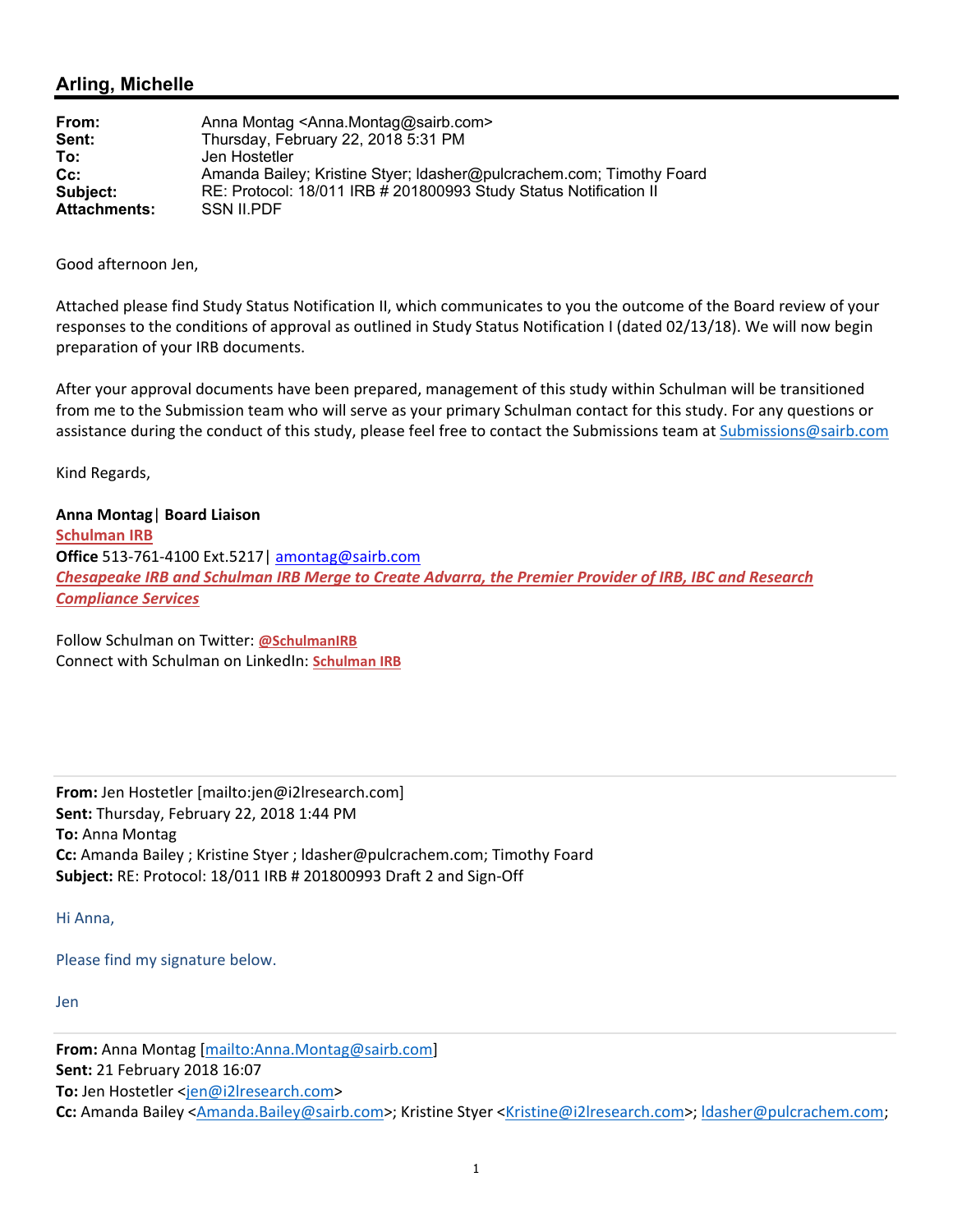Timothy Foard <Timothy@i2lresearch.com> **Subject:** RE: Protocol: 18/011 IRB # 201800993 Draft 2 and Sign‐Off

**RE:** Informed Consent (IC) Approval **NUMBER OF ICs:** 1 **DRAFT # 2 Protocol #: 18/011 Sponsor: Pulcra Chemicals IRB#: 201800993 Title: Laboratory evaluation of mosquito bite protection from permethrin‐treated clothing after 0, 50, 75, and 100 washings** 

Dear Jen,

I have added 'non‐alcoholic' to the description of drinks on page 4. Attached please find the latest draft of the informed consent for this study. If you agree that the draft informed consent is complete and accurate as written, please indicate this by typing your name and date in the space below. A Study Status Notification will be forwarded to you indicating all conditions of approval are met once your acceptance of this version has been received and we will move forward with a final review and finalization of the approval documents. If not, please forward your requested changes to me for review. *Please ensure Sponsor/CRO edits to the informed consent, including your versioning (if applicable), formatting, and other special requirements are completed prior to submitting your acceptance.* 

Please note that any revisions after your sign off may be subject to subsequent board reviews and considered an amendment/revisions to informed consent subject to additional charge.

#### **FOR SPONSOR/CRO USE:**

Sponsor/CRO (or authorized designee) reviewed the draft informed consent(s) and agrees they are complete and accurate as written.

**\_\_\_\_\_\_\_\_\_\_\_\_\_\_\_\_\_\_\_\_\_\_\_\_\_\_\_\_\_\_\_\_\_\_\_\_\_\_\_\_\_\_\_\_\_\_\_\_\_\_\_\_\_\_\_\_\_\_\_\_\_\_\_\_\_\_\_\_\_\_\_\_\_\_\_\_\_\_\_\_\_\_** 

#### Jennifer Hostetler February 22, 2018

**Typed Name of Sponsor/CRO Representative or Designee Date**

#### **FOR SCHULMAN INTERNAL PURPOSES ONLY:**

**Date/ Staff Member Initials:** AM 02/22/18

Kind Regards,

**Anna Montag**| **Board Liaison Schulman IRB Office** 513‐761‐4100 Ext.5217| amontag@sairb.com *Chesapeake IRB and Schulman IRB Merge to Create Advarra, the Premier Provider of IRB, IBC and Research Compliance Services*

Follow Schulman on Twitter: **@SchulmanIRB** Connect with Schulman on LinkedIn: **Schulman IRB**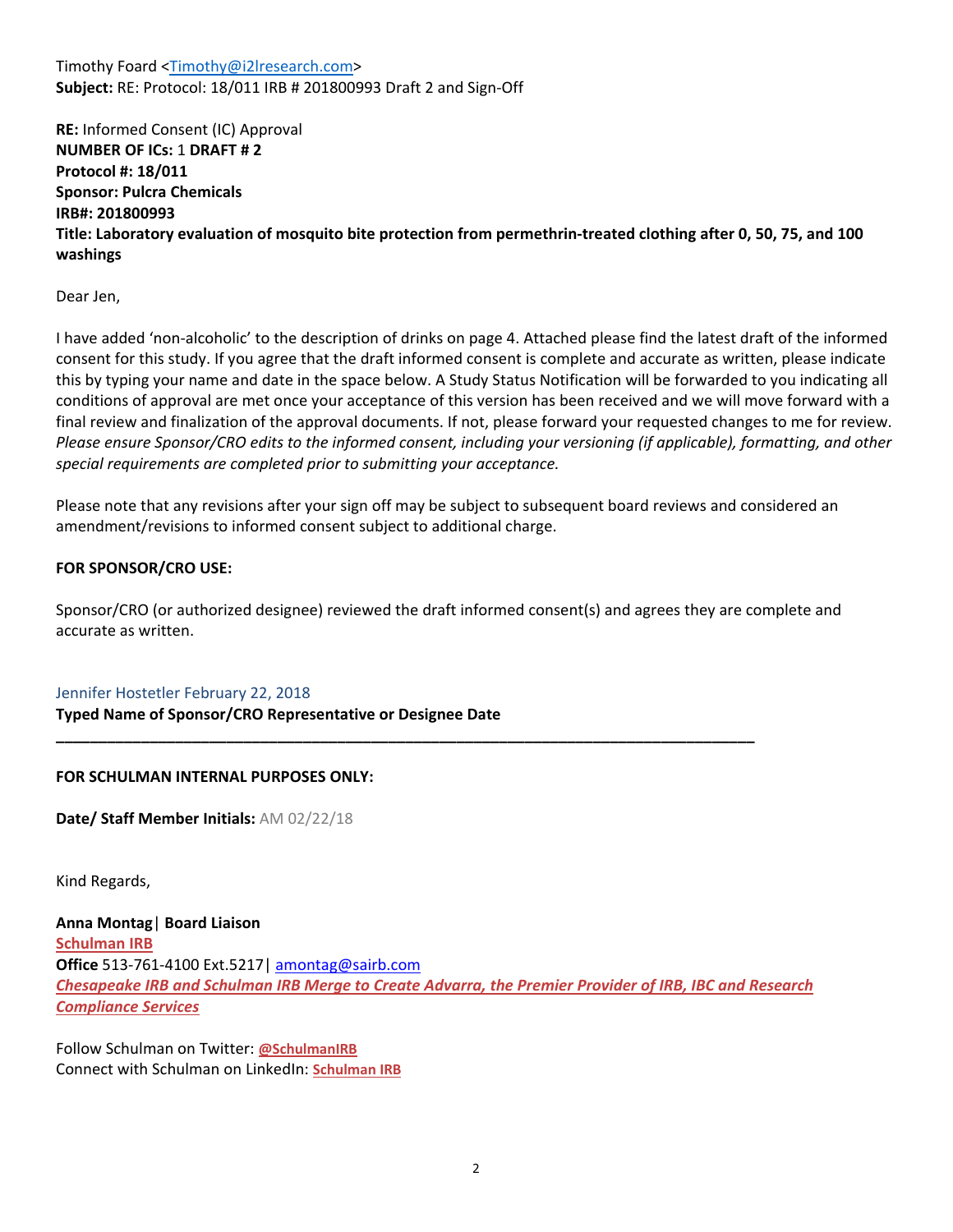**From:** Jen Hostetler [mailto:jen@i2lresearch.com] **Sent:** Wednesday, February 21, 2018 3:45 PM **To:** Anna Montag <Anna.Montag@sairb.com> **Cc:** Amanda Bailey <Amanda.Bailey@sairb.com>; Kristine Styer <Kristine@i2lresearch.com>; ldasher@pulcrachem.com; Timothy Foard <Timothy@i2lresearch.com> **Subject:** RE: Protocol: 18/011 IRB # 201800993 Study Status Notification I and Draft 1 IC

Good afternoon Anna,

We have reviewed the draft IC and agree with the Board's changes. The only comment the Study Director had was that any mention of drinks in the IC should specify that they are non-alcoholic. Otherwise we accept all the revisions.

Jen

**From:** Anna Montag [mailto:AMontag@sairb.com] **Sent:** 13 February 2018 10:20 **To:** Jen Hostetler <jen@i2lresearch.com> **Cc:** Amanda Bailey <ABailey@sairb.com>; Kristine Styer <Kristine@i2lresearch.com>; ldasher@pulcrachem.com **Subject:** Protocol: 18/011 IRB # 201800993 Study Status Notification I and Draft 1 IC

Good morning Jennifer,

#### **Please confirm receipt of this message.**

Attached please find Study Status Notification I which communicates to you the outcome of the review of the above‐ noted protocol and informed consent at today's board meeting.

Attached please find the DRAFT of the informed consent (IC), with the board's required revisions and comments. For your convenience, these are marked in tracked revisions. Should the sponsor/Investigator have any feedback on the Board directed revisions, please make the changes directly within the document or convey the feedback by inserting comments and return the revised document to me for review. The track changes feature of Word is activated. Please provide rationale or protocol reference in support of any significant IC revisions to facilitate the review of your request.

**Please note,** that any new information not previously reviewed by the board will require subsequent board review.

If you agree with the board's revisions, please leave the language as is and we will accept all revisions.

Please call or e-mail me with any questions about these documents.

Kind Regards,

**Anna Montag**| **Board Liaison Schulman IRB Office** 513‐761‐4100 Ext.5217| amontag@sairb.com *Chesapeake IRB and Schulman IRB Merge to Create Advarra, the Premier Provider of IRB, IBC and Research Compliance Services*

Follow Schulman on Twitter: **@SchulmanIRB** Connect with Schulman on LinkedIn: **Schulman IRB**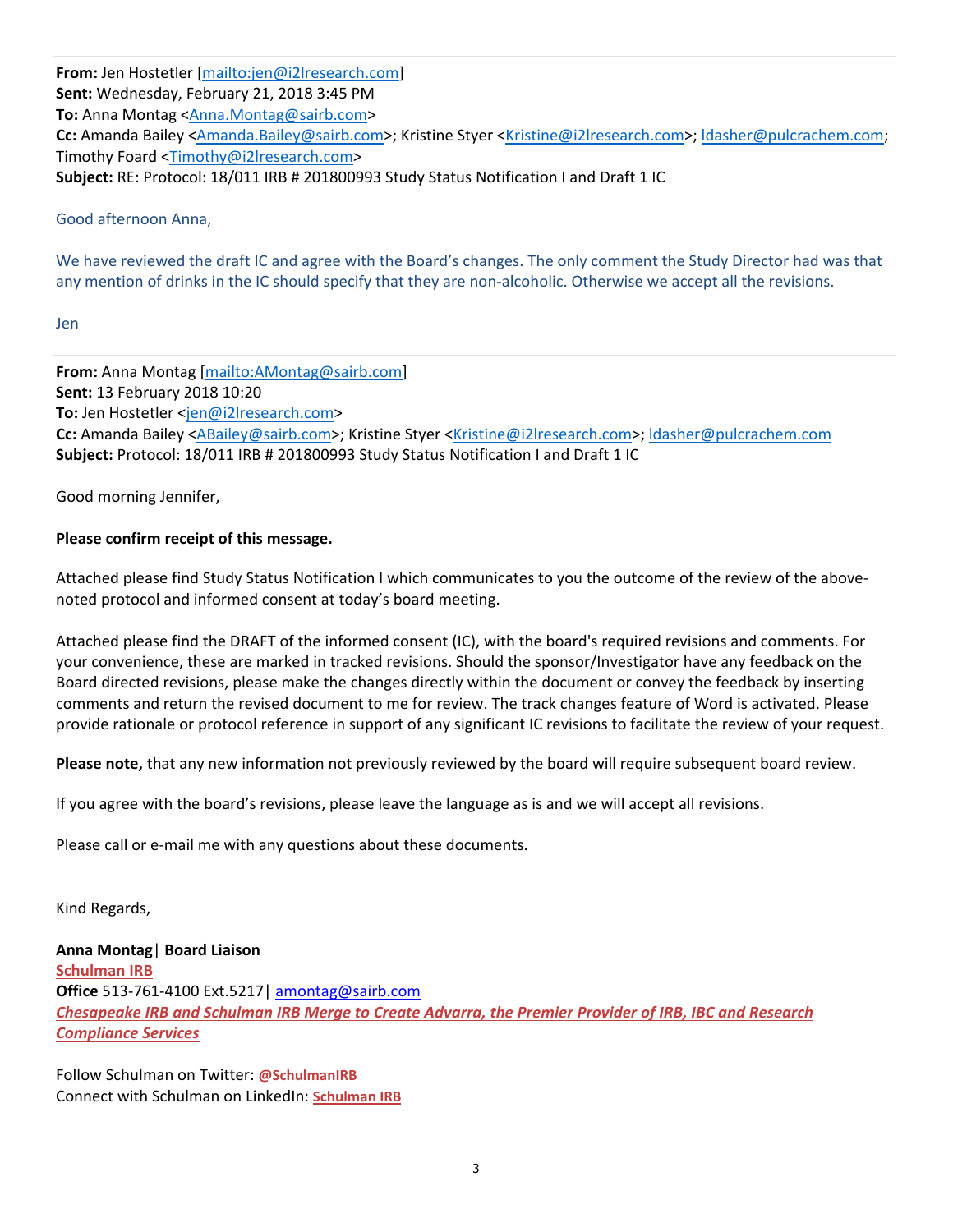#### **Total Control Panel**  Login

To: amontag@sairb.com From: jen@i2lresearch.com Message Score: 50 **Message Score: 50 High (60): Pass** My Spam Blocking Level: Custom **Medium (75)**: Pass

Block this sender **Custom (55): Pass** Block i2lresearch.com

*This message was delivered because the content filter score did not exceed your filter level.* 

To: anna.montag@sairb.com From: jen@i2lresearch.com

Message Score: 50 **High (60): Pass** High (60): Pass My Spam Blocking Level: Custom Medium (75): Pass

Block this sender **Custom (55): Pass** Block i2lresearch.com

Low (90): Pass

*This message was delivered because the content filter score did not exceed your filter level.* 

**Total Control Panel**  Login

Low (90): Pass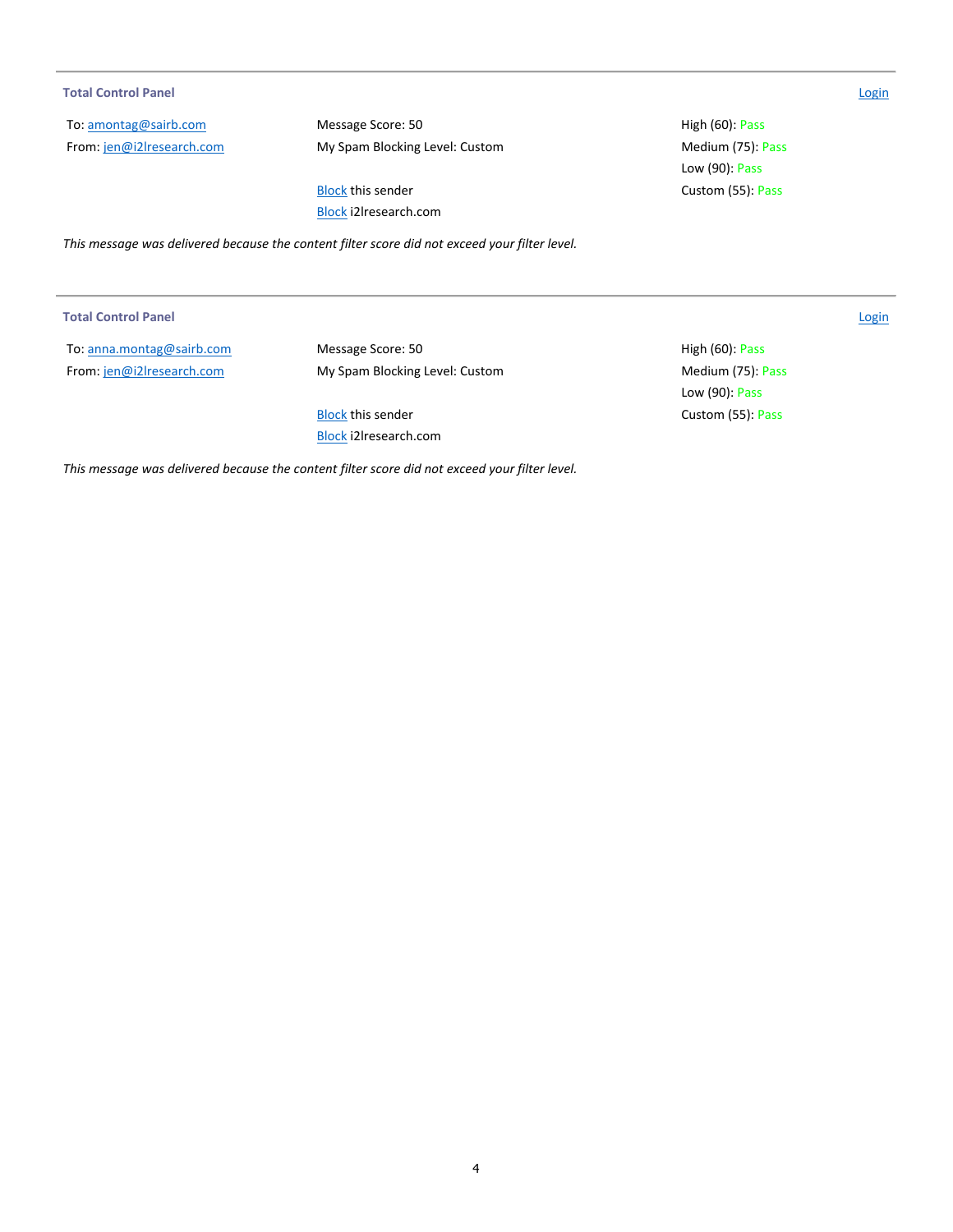

www.sairb.com



Minimal Risk



Central Oncology Review

# **Study Status Notification II**

- **DATE:** 2/22/2018
- **TO:** Timothy Foard, MS
- **FROM:** Anna Montag, Board Liaison Schulman IRB
- **RE: Protocol#:** 18/011 **Sponsor:** Pulcra Chemicals **IRB#:** 201800993 **Title:** Laboratory evaluation of mosquito bite protection from permethrin-treated clothing after 0, 50, 75, and 100 washings

The above-referenced item was *Conditionally Approved* at the 2/13/2018 Board meeting. On 2/21/2018, the submitted responses to the Study Status Notification I dated 2/13/2018 were reviewed and the conditions of approval were met.

The purpose of this memo is to inform you that the response satisfies the conditions of approval.

Thank you for your assistance with the above-referenced study. You may contact me at 513-761-4100 Ext. 5217 if you have concerns or questions.

**Please note:** This is not an approval letter. The Schulman approval letter will be sent under separate cover.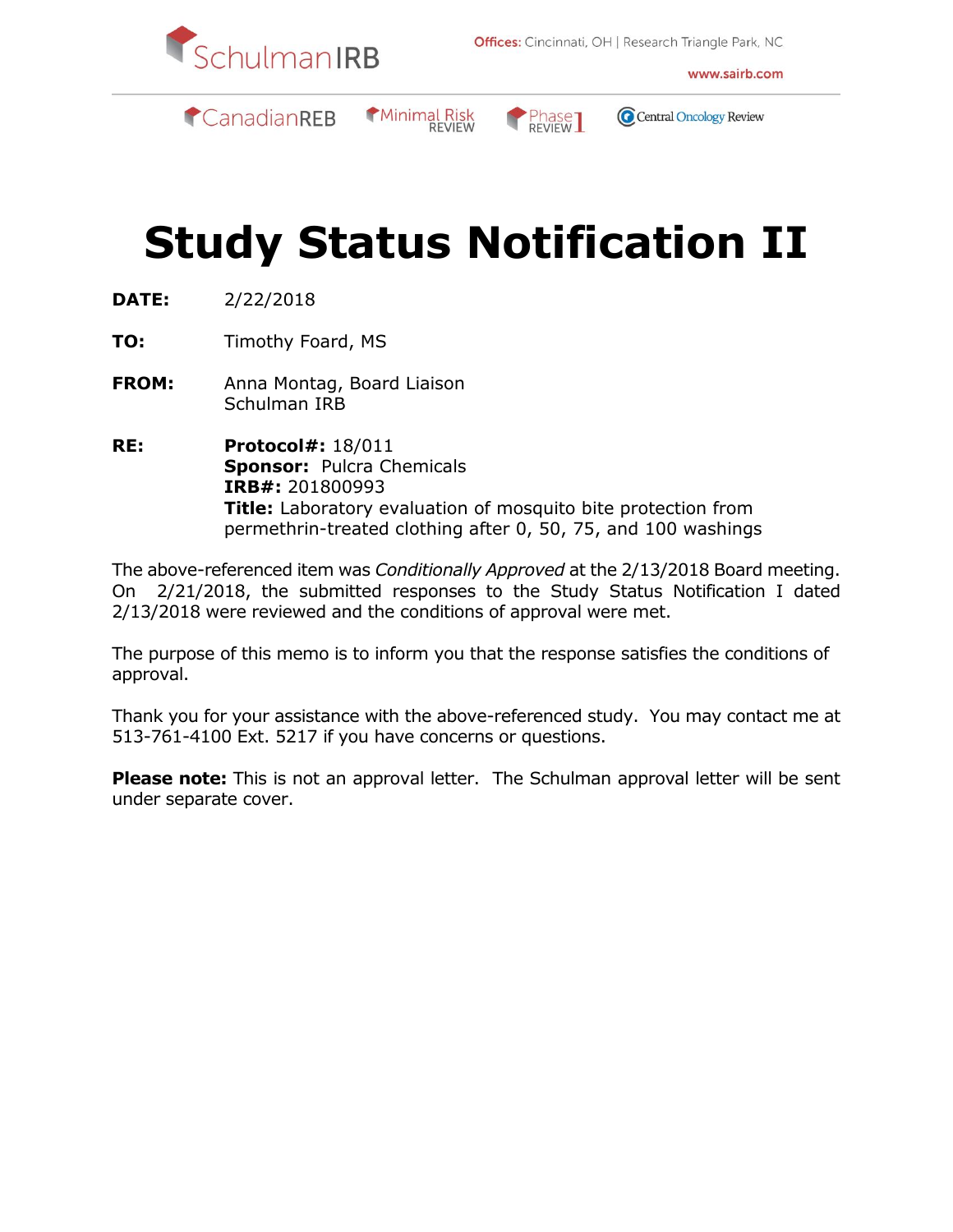

www.sairb.com

CanadianREB







#### **May 04, 2018**

| <b>FROM:</b>         | Schulman IRB ("Schulman" or the "Board") |
|----------------------|------------------------------------------|
| TO:                  | Timothy Foard, MS                        |
| SUBJECT:             | Recruitment/Study-Related Material       |
| <b>IRB NO.:</b>      | 201800994:                               |
| SPONSOR:             | Pulcra Chemicals                         |
| <b>PROTOCOL NO.:</b> | 18/011                                   |

The following item was reviewed by Expedited Review, as referenced below, and received a decision of

**Material Item# :** MA1805995-0 18-011 Recruitment Script 1 **Approved for use ONLY in its entirety Other** 05/04/2018 **Material Type : Description : Review Date :**

Approved and/or Acknowledged Recruitment/Study-Related materials should not be used or distributed to study subjects until you have received an approval letter from Schulman to conduct this study.

Acknowledged material includes, but is not limited to, copyrighted documents, some subject instructions, standardized questionnaires, etc.

Any variation of approved or acknowledged materials must be resubmitted as outlined in the Recruitment Guidance available at www.sairb.com .

PLEASE REFERENCE MATERIAL ITEM NUMBER **MA1805995-0** ON ALL CORRESPONDENCE

**WebPortal/Paperless**

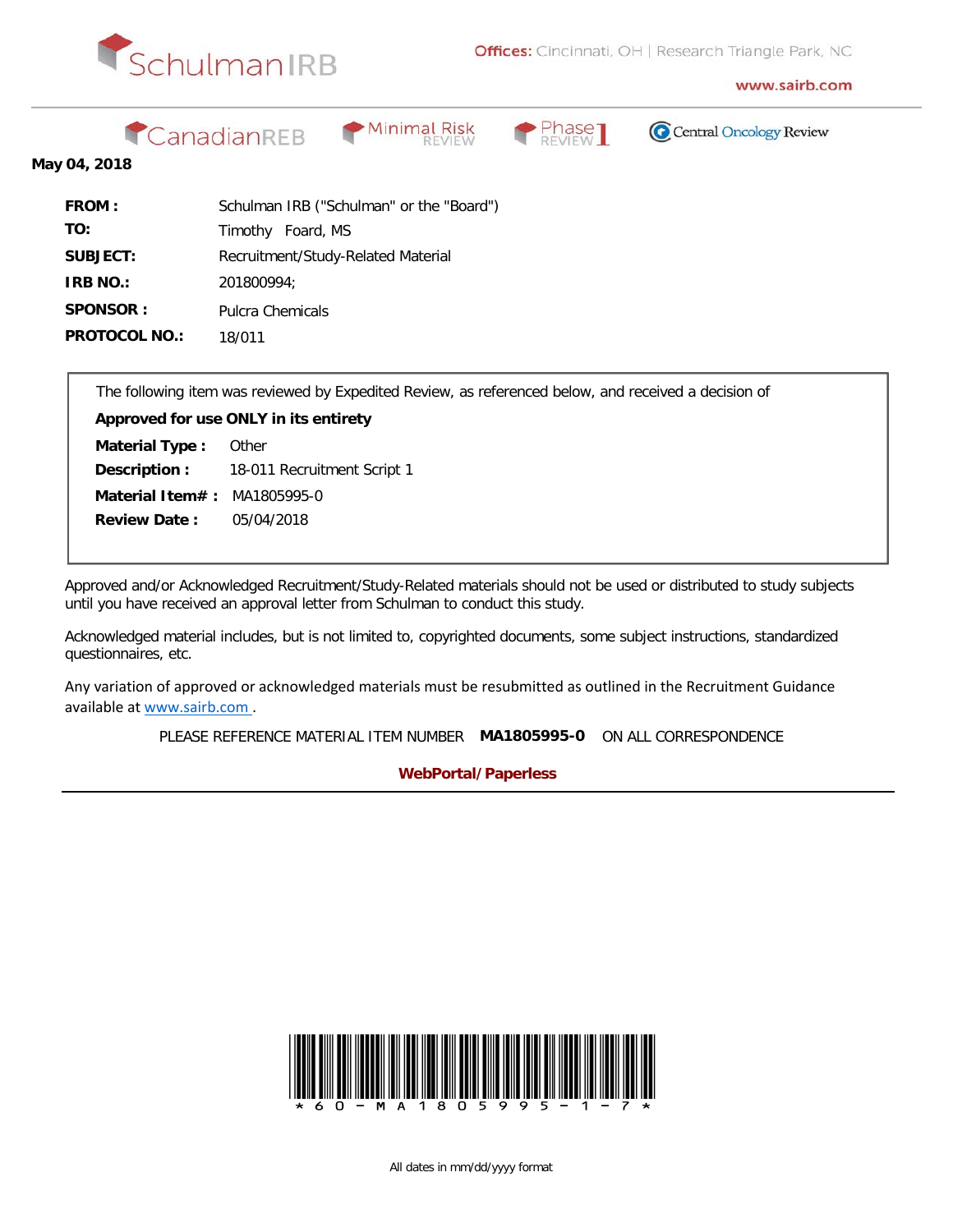[Procedure for Initial Contact in Recruiting Test Subjects over the telephone for Mosquito Bite Protection Studies.] (Words in parenthesis will not be spoken) MA1805995-0

(Initial Contact Script- Read to recruits to determine if recruit is interested in participating). (Phone Call- The initial phone call will be placed by employee of i2LResearch USA, Inc. or by a recruitmentfirm).

"Hello (Potential Test Subject's name), this is (enter name) from i2LResearch USA, Inc. (i2L).

I'm calling because you expressed interest in participating in our upcoming insect repellent research study.

"This study will be conducted at the i2LResearch USA, Inc. laboratory in Halethorpe, MD. The study will evaluate various permethrin treated fabrics to see if they prevent bites from mosquitoes. The test is scheduled to begin during the month of (enter month) and the purpose of this study is to determine how much protection the treated fabrics provide from mosquito bites after being washed a different numbers of times.

"Are you interested in learning more about this study?"

(If they respond "No") "Ok, thank you for your time today."

(If they respond "Yes") "May I ask if you are between the ages of 18 and 55?"

(If "No") "Unfortunately we do require subjects to be between the ages of 18 and 55, but I do thank you for your time today."

(If "Yes"):

"Okay, great. I'm now going to go over the basics of this study, as I go through this, if you have any questions feel free to ask them, and I will answer to the best of my ability."

"If chosen to be a Test Subject you would participate in a test day that would last potentially up to eight hours. If chosen to be an Alternate you will be asked to come to the lab on the day of the test but will only participate if a Test Subject is absent or withdraws. An Alternate who is not needed to replace a Test Subject would be at the laboratory for about two hours."

"We will need five test subjects and 4 alternate subjects for each of the test days. We are recruiting more than the subjects needed for each day of the study to create a pool of subjects to choose from. Subjects will have to attend a training and information session at i2L prior to testing. This training session will take about 2 hours, and you will be paid for your time. If at the end of the session, you are qualified and still interested in participating in the study, you will be assigned a code number. For privacy reasons, your name will not appear anywhere on the data sheets or in the study reports; instead, we'll use the code number. When subjects are needed for a test day we will randomly select females and males from the pool to participate. If you have been randomly selected to participate in the test day you will then be notified."

"The following will occur during a testing day:

• You will be required to wear short sleeves, with all other clothing choices up to you.

• While wearing gloves, a member of the study staff will fasten the untreated and treated fabrics around your forearms in the shape of a sleeve.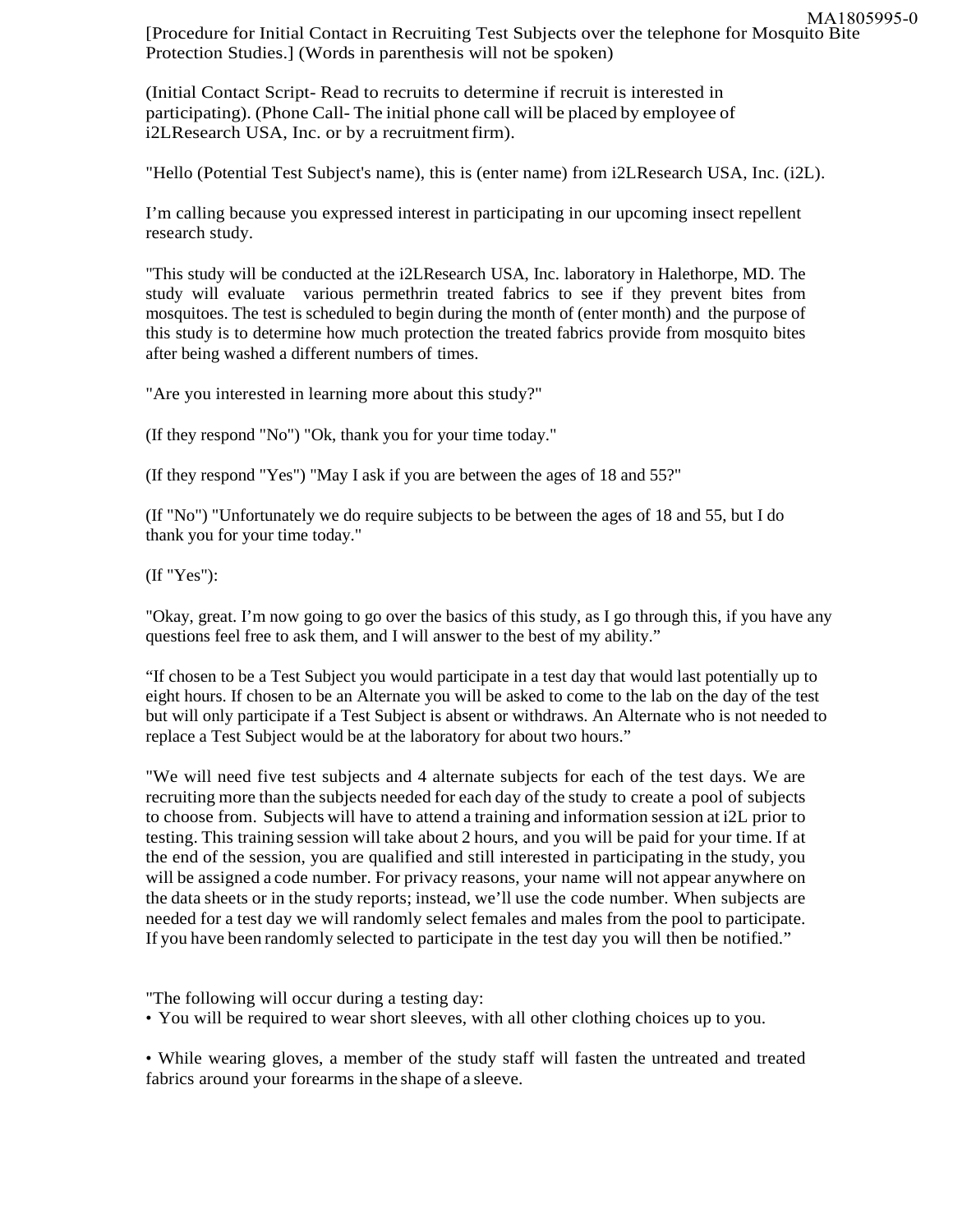• You will then insert your forearms with the untreated fabric into a cage containing approximately 200 mosquitoes for fifteen minutes. During this time the mosquitoes will land on the fabric, probe through it to your skin, and then bite or feed. If 20 mosquitoes successfully feed through the untreated fabric, you will be considered attractive, and may continue to participate. You will then insert your forearms with the treated fabrics into the mosquito cages for 15 minutes, and this process will be repeated until all fabrics have been tested.

•The fabrics are treated with a pesticide called permethrin. Permethrin is registered by the U.S. Environmental Protection Agency (EPA) to kill a variety of insect pests such as products to treat fleas, mites, and other pests on house pets. Permethrin is also used to control mosquitos, including being impregnated into clothing for this purpose.

•The fabrics being tested in this study will contain around 0.52% permethrin, but it may be slightly higher or lower depending on the type of fabric tested, and they have not yet been registered by the U.S. EPA. The data collected in this study will be usedto support their registration. Other permethrin impregnated fabric products have been registered and are already being marketed to consumers.

• The study will be conducted with two mosquito species. You may participate in multiple test days. You will be notified in advance if you are randomly selected to participate in any of the test days, and whether you would be a test subject or an alternate. Alternates will only participate in the study if a chosen test subject doesn't show up or drops out."

"You will be paid for your participation as follows:

• \$30 for participating in a training session, which lasts about two hours.

• If assigned as a Test Subject you will be paid \$104 (which is equal to \$13 per hour) for any length of participation up to 8 hours on a test day, and \$19.50 for each additional hour after the first 8 hours, rounded up to the nearest hour.

• If you are assigned as an Alternate and come to the lab on the day of the test but are not needed to replace an absent or withdrawn test subject, you will be paid \$50 for your time and inconvenience. You would be at the laboratory for about two hours in this case. If, as an alternate, you're needed to replace a test subject, you will be paid the same as a Test Subject (\$104 for any length of participation up to 8 hours, and \$19.50 for each additional hour after the first 8 hours, rounded up to the nearest hour)."

"Payment is provided by check on the 15th or on the last day of the month. Checks can be mailed or held at the lab for you to pick up.

"If this sounds like something you might be interested in participating in, I will call you (enter month and week) to discuss the inclusion and exclusion criteria for Test Subjects and answer any further questions you may have about the study. The phone discussion will take about 15 to 20 minutes."

"Are you interested in moving forward in the screening process?" (If they respond

"No") "Ok, thank you for your time today."

(If they respond "Yes") "Great, I do want to state upfront that you have the freedom to quit or withdraw from the study at any point in time and you will still be paid for the hours worked.

"What would be the best time of day to have someone from our staff call you back to further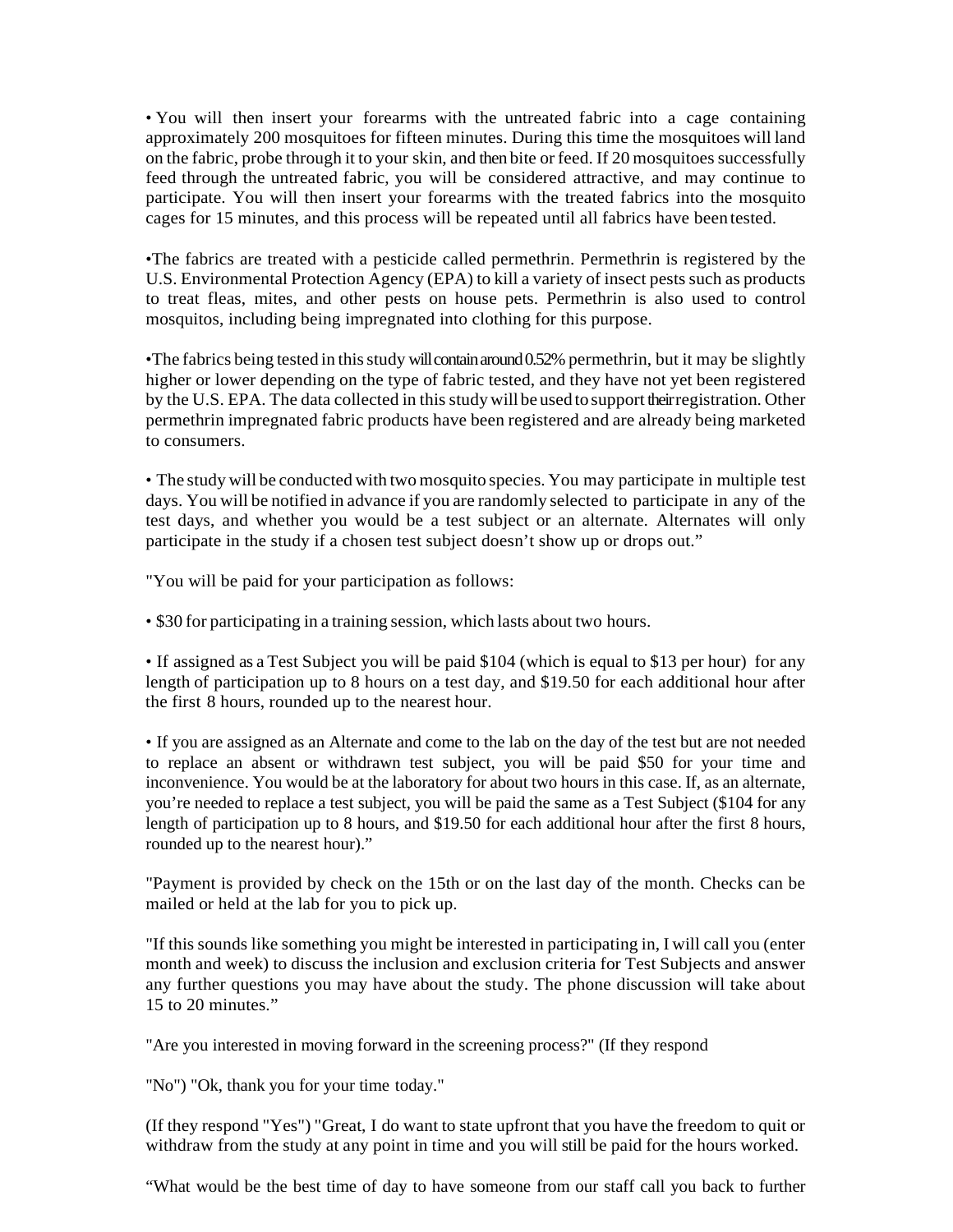discuss the study with you? (Enter Contact Time if you don't already have it) Please remember that this phone conversation could take up to 20 minutes."

"Great, and what would be the best number to reach you?" (Write down information if you don't already have it)

"Thank you so much for your interest in the study. You can expect a call back from us around (Estimated date). Have a great rest of your day."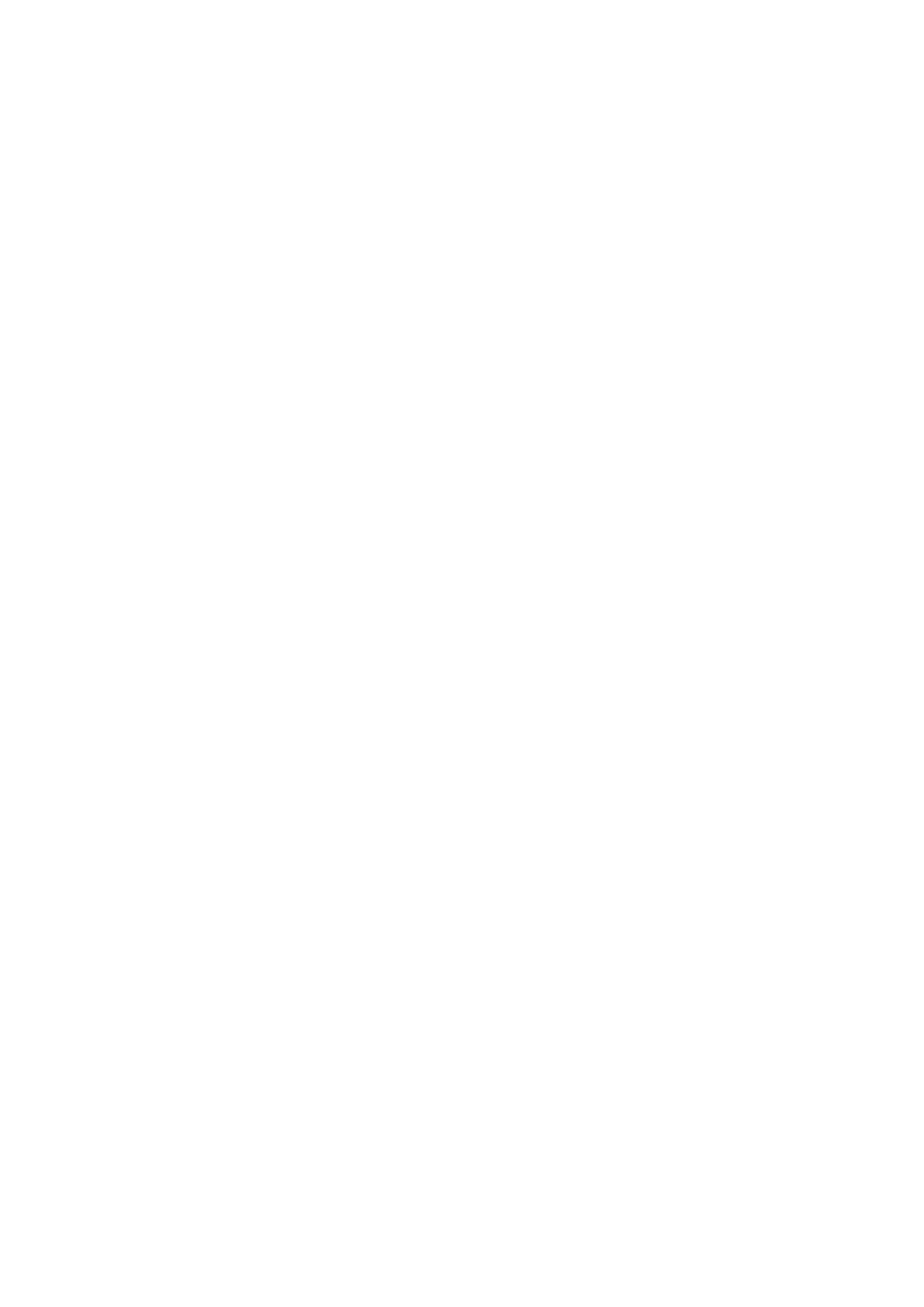

www.sairb.com

CanadianREB







#### **May 04, 2018**

| <b>FROM:</b>         | Schulman IRB ("Schulman" or the "Board") |
|----------------------|------------------------------------------|
| TO:                  | Timothy Foard, MS                        |
| SUBJECT:             | Recruitment/Study-Related Material       |
| <b>IRB NO.:</b>      | 201800994:                               |
| SPONSOR:             | Pulcra Chemicals                         |
| <b>PROTOCOL NO.:</b> | 18/011                                   |

The following item was reviewed by Expedited Review, as referenced below, and received a decision of

**Material Item# :** MA1805996-0 18-011 Recruitment Script 2 **Approved for use ONLY in its entirety Other** 05/04/2018 **Material Type : Description : Review Date :**

Approved and/or Acknowledged Recruitment/Study-Related materials should not be used or distributed to study subjects until you have received an approval letter from Schulman to conduct this study.

Acknowledged material includes, but is not limited to, copyrighted documents, some subject instructions, standardized questionnaires, etc.

Any variation of approved or acknowledged materials must be resubmitted as outlined in the Recruitment Guidance available at www.sairb.com .

PLEASE REFERENCE MATERIAL ITEM NUMBER **MA1805996-0** ON ALL CORRESPONDENCE

**WebPortal/Paperless**

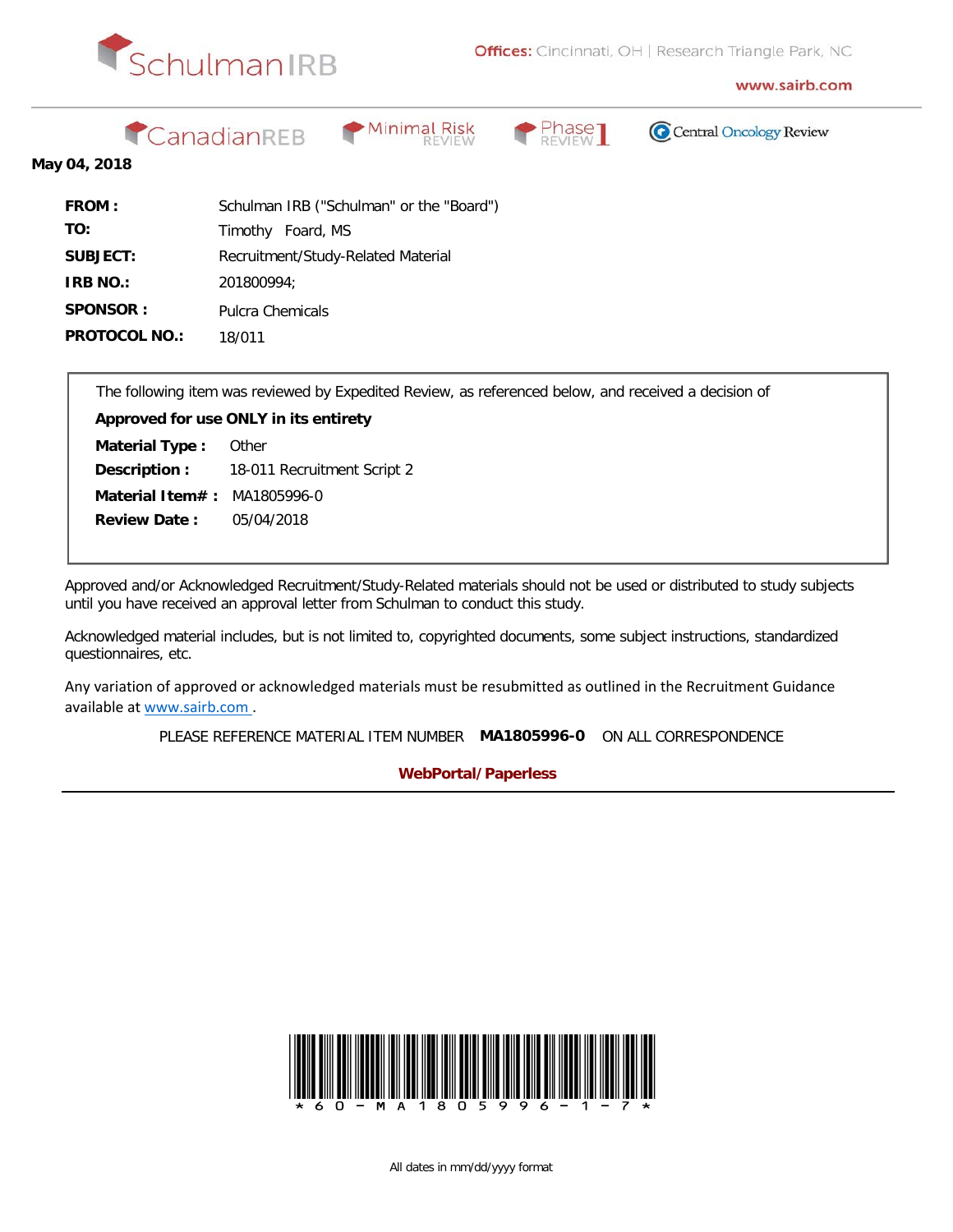[Procedure for Follow-Up Contact in Recruiting Test Subjects over the telephone for Mosquito Bite Protection Studies] (Words in parenthesis will not be spoken)

(Follow-Up Contact Script- Read to individuals who have indicated, based on the initial telephone contact, that they are interested in learning more about the study todetermine if the recruit is still interested in participating).

(These individuals will be contacted by phone by a designated member of the i2L staff, at the time scheduled in the initial contact.)

(The i2L staff member will go over in more detail the study and the potential subject's role).

"Hello, my name is (enter name), and I am with i2LResearch USA, Inc. You indicated in a previous phone call that you are interested in participating in a treated fabric mosquito protection research study with us. I'm calling to follow up and give you more information about the study.

"Are you still interested in learning more about the study?"

(If "No") Thank you for your timetoday.'

(If "Yes") "Thank you for your interest in the study and taking time to talk with me today. I'm going to be repeating some of the information I gave to you during the previous phone call, but I have to repeat it to make sure you have all the information needed to make an informed decision about your participation.

"The purpose of this research study is to determine how well various permethrin treated fabrics prevent bites from two different species of mosquitoes. The study will be conducted in a laboratory located in Halethorpe, MD. Human Test Subjects will expose their forearms to mosquitoes for fifteen minute intervals throughout the test day, which will potentially last up to 8 hours."

"Let me go over in more detail what this study entails. Please ask any questions at any time.

"If you choose to potentially participate in and qualify for the study...

(Read for all):

You will attend a training and information session at I2L prior to participating in each study. During this training, which will last approximately 2 hours, study staff will describe the study in detail, demonstrate the procedures that participating subjects will follow during each 15 minute exposure to mosquitoes, briefly discuss the pesticide that the fabric is treated with, review the inclusion and exclusion criteria, and thoroughly go over the Informed Consent form with you. They will also answer any questions you have. You will need to bring in two forms of identification such as a driver's license, social security card, or birth certificate, or just a passport. This will let us both confirm your age and put you on our payroll. If after this, you would still like to participate in the study, you would sign the Informed Consent document.

"If you do, you will then be assigned a code number, which would be subject to a random drawing with the other subjects, to determine if you will be chosen to participate in a test day. For privacy reasons, names of subjects will not appear anywhere on the data sheets or in the study reports; instead, we'll use the code numbers. If you are selected, the study staff will notify you of your scheduled test day and review the restrictions you must adhere to during your participation."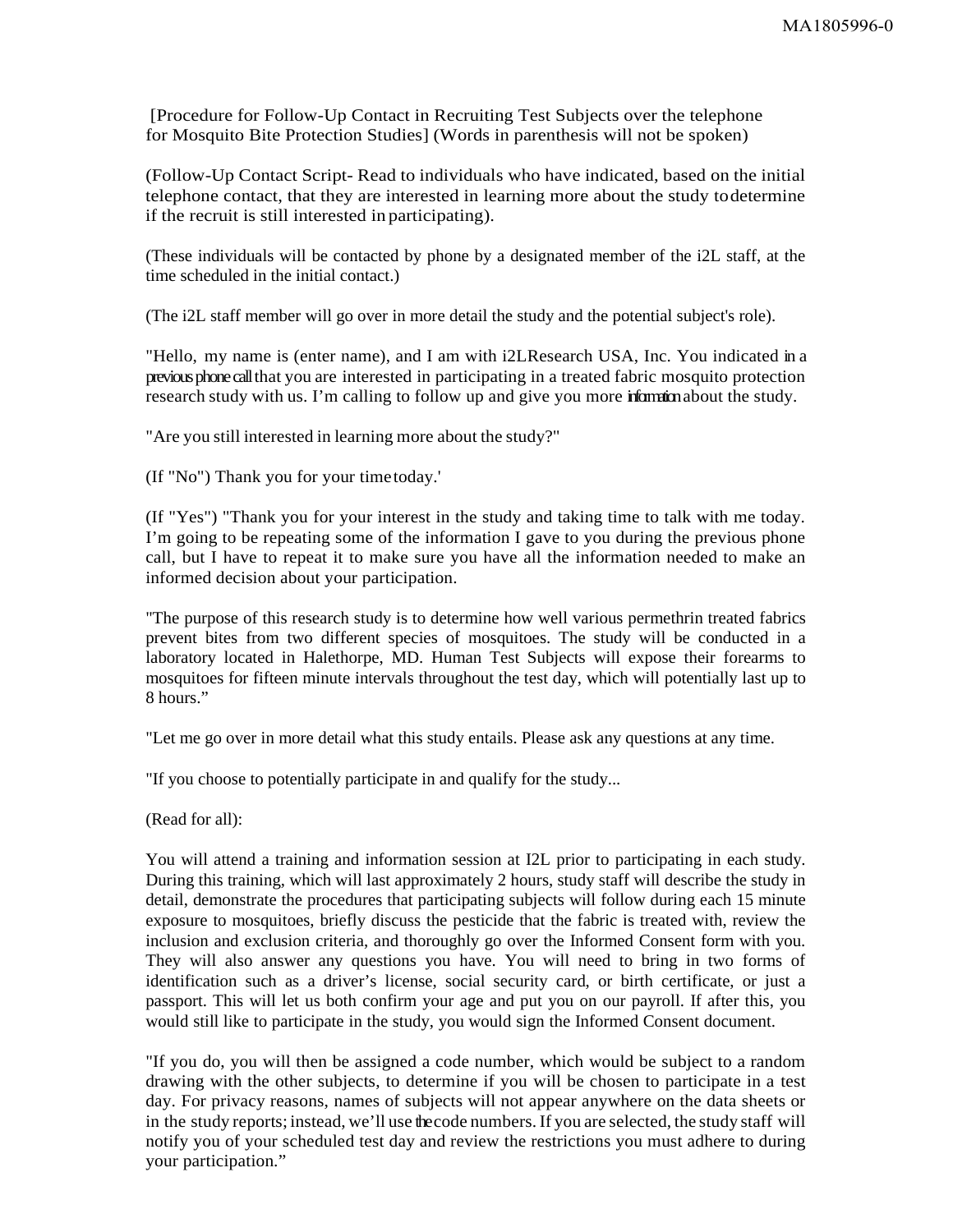"Five test subjects and four alternates will be needed for each of the test days."

"The testing is scheduled to begin (enter time, date month, year) at the i2L laboratory in the Halethorpe area. You would need to be available to stay at the lab from 8 a.m. to 5 p.m. and must refrain from alcohol for 24 hours before the test, and refrain from using nicotine and fragrance products (e.g. scented soap, perfume, cologne, hair spray, scented lotion, antiperspirant/deodorant, etc.) for 24 hours before the test, as well as during the test."

"On your scheduled test days, you would need to wear short sleeves. By advance random selection, five subjects will be assigned to have untreated and treated fabrics applied to their forearms for each test day, and another four subjects will be assigned as alternates for each test day. If you are assigned as an alternate, you will be asked to remain at the laboratory for about two hours, until it is determined if you are needed to replace a test subject. If this doesn't happen, you will be allowed to leave the laboratory."

"If you are selected to wear the untreated and treated fabrics, the study staff will fasten the untreated fabrics to both forearms. You will place your arms into cages with approximately 200 mosquitoesforfifteen minutes.The mosquitoes will be allowed to land on the fabric, probe to the skin and feed on or bite the skin. After the fifteen minutes have passed and your arms are removed from the cages, a staff member will collect the mosquitoes to count how many have blood-fed. If more than 20 have blood-fed on your skin, you are considered attractive to the mosquitoes and may continue participating in the study with the treated fabrics. Otherwise, you are considered unattractive to the mosquitoes, and will be replaced in the study but still paid the full amount for your time. Once your attractiveness to mosquitoes is confirmed, the study will continue by replacing the untreated fabrics with treated fabrics and placing your arms in the cages for another fifteen minutes. This process will repeat until all fabrics have been tested."

"You have the freedom to quit or withdraw from the study at any point in time. You will be paid for the hours worked. Once you leave, you will not be able to re-join the test at a later time.

"Now that I have further explained the training session and test days, are you still interested in potentially volunteering as a test subject for this study?"

(If the person is not interested): "Thank you for your time today."

(If the potential test subject is still interested the staff member will proceed with the following):

"To see if you qualify to participate in the study, I need to go over the criteria for test subjects. Some of the questions may be sensitive, such as questions about medical conditions. You only have to answer YES or NO to the questions, or you do not have to answer any of the questions you do not want to answer. I will not be documenting any of the answers you give me during this conversation. Do I have your permission to proceed?"

(If they give permission to proceed, the following yes/no questions will be asked:)

1. Are you within the ages of 18-55 and can provide proof of age by a driver's license, passport, or other valid identification? (MUST SAY YES)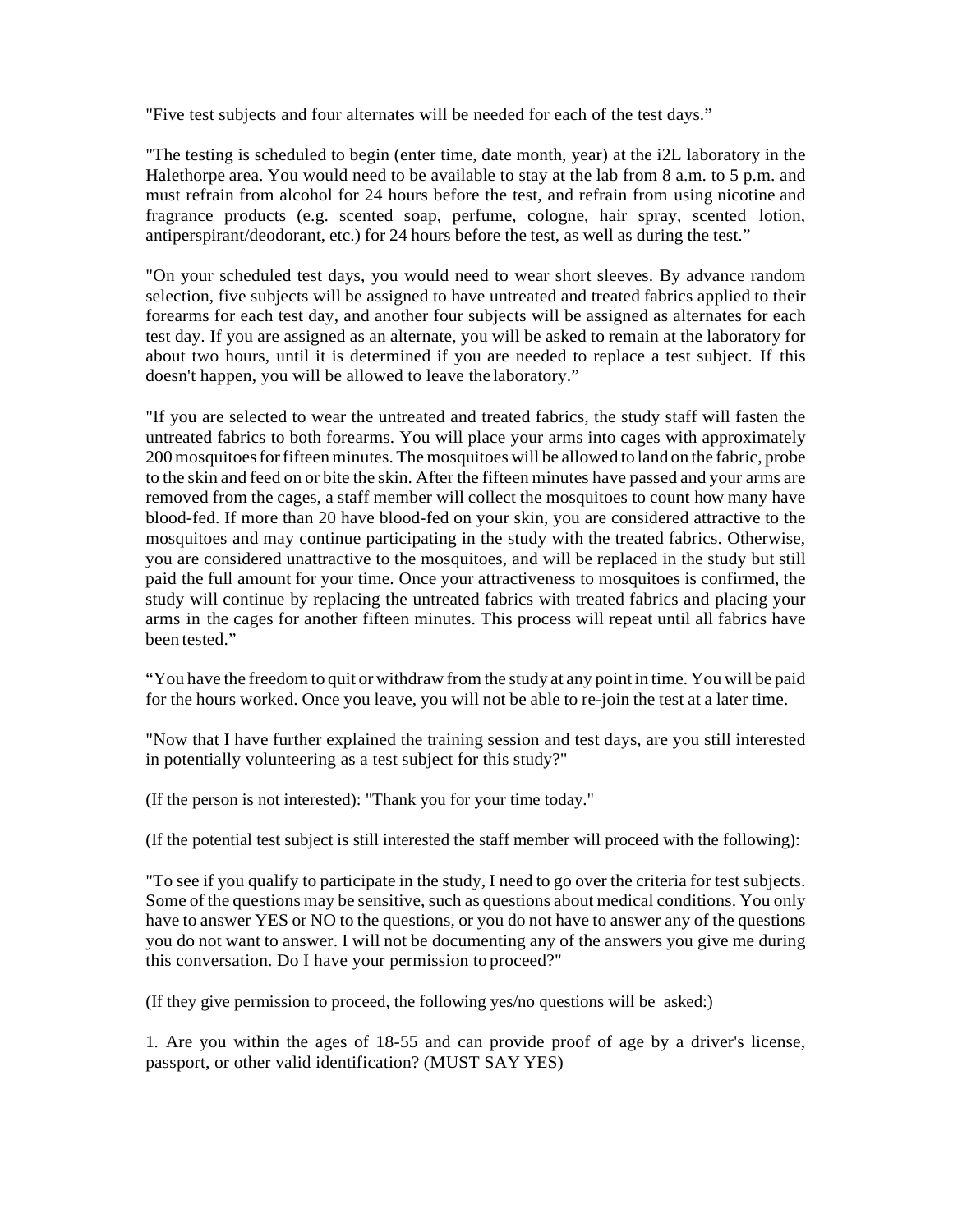2. Can you read and speak English fluently? (MUST SAY YES)

3. Are you an employee of i2L or of Pulcra Chemicals or an immediate family member of an employee of i2L or of Pulcra Chemicals? Are you related to employees or owners of either company?(MUST SAY NO TO BOTH)

4. Do you have a reliable form of transportation to get to and from the test location? (MUST SAY YES)

5. Are you willing to be exposed to and bitten by mosquitoes on your forearms? (MUST SAY YES)

6. Are you sensitive or allergic to mosquito bites? (MUST SAYNO)

7. Are you highly sensitive or allergic to latex, insect repellents, pesticide-treated fabrics,or skin care products? (MUST SAY NO)

8. Do you have any known skin diseases or problems such as eczema, psoriasis, or atopic dermatitis? (MUST SAY NO)

9. Do you have any open cuts or scrapes on your forearm? (MUST SAY NO)

10. Do you feel you are healthy enough to participate in the study and do not have any health conditions that would make you unable to sit in a chair for up to 15 minutes, with breaks for limb stretching and movement at reasonable intervals? (MUST SAY YES)

11. Do you have any health conditions that could become worse by wearing insecticide-

treated fabrics? (MUST SAY NO)

12. Are you willing to refrain from using alcohol, nicotine, and fragrance products for 24 hours before the test, and refrain from using nicotine and fragrance products (e.g. scented soap, perfume, cologne, hair spray, scented lotion, antiperspirant/deodorant, etc.) during the test? (MUST SAY YES)

13. Are you willing to follow the study procedures as explained? (MUST SAY YES)

14. Are you male or female?

(If female):

15. Do you know if you are currently pregnant? (MUST NOT BE PREGNANT)

16. Are you currently breastfeeding? (MUST SAY NO)

17. Are you willing to perform an over the counter pregnancy test in private that will be supplied by the lab on each testing day before you participate? You will only need to disclose the results if they are negative and you still wish to participate in the testing, in which case you would share them with a female member of study staff. The results themselves will not be recorded. (MUST SAY YES)